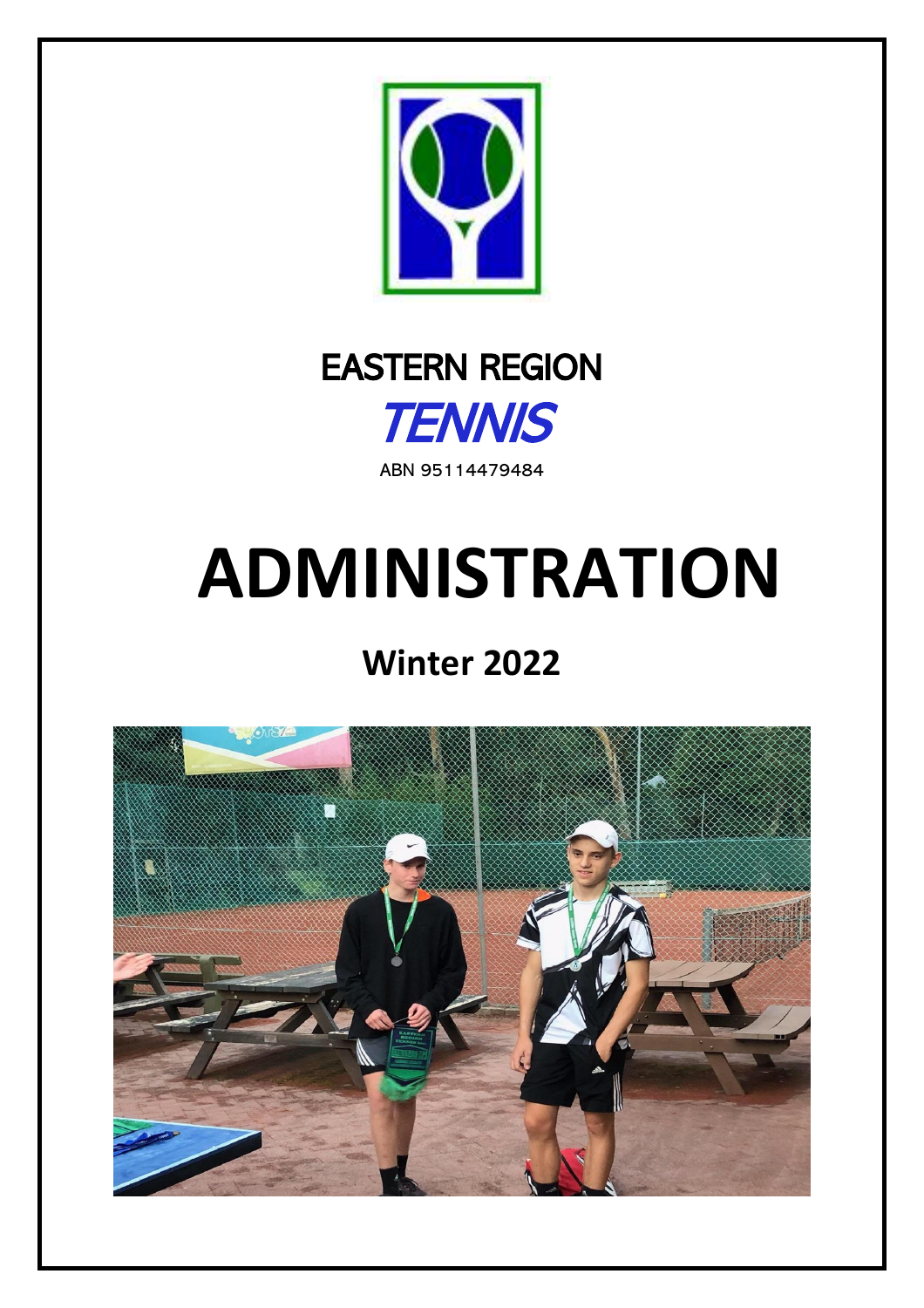# **COMMITTEE 2021/22**

### PRESIDENT

Robert Jackson

9762 4522, 0408 321 848 robertjackson@bigpond.com

### VICE PRESIDENT VICE PRESIDENT

Charlie Roberts **Robert Kane** 0438 019 004 0407 329 040 charlie.roberts@hotmail.com.au marchgolf14@gmail.com

### SECRETARY TREASURER

Mel Closter **Darren Bates** 0447 844 329 0423 568 231 secretary@ertinc.org.au [treasurer@ertinc.org.au](mailto:treasurer@ertinc.org.au)

### COMPETITIONS TOURNAMENTS EXECUTIVE OFFICER EXECUTIVE OFFICER

Ray van Weert Chris Thomson 0447 544 287 0425 759 399

### COMMITTEE MEMBERS Kate Richards

comp\_exec@ertinc.org.au development@ertinc.org.au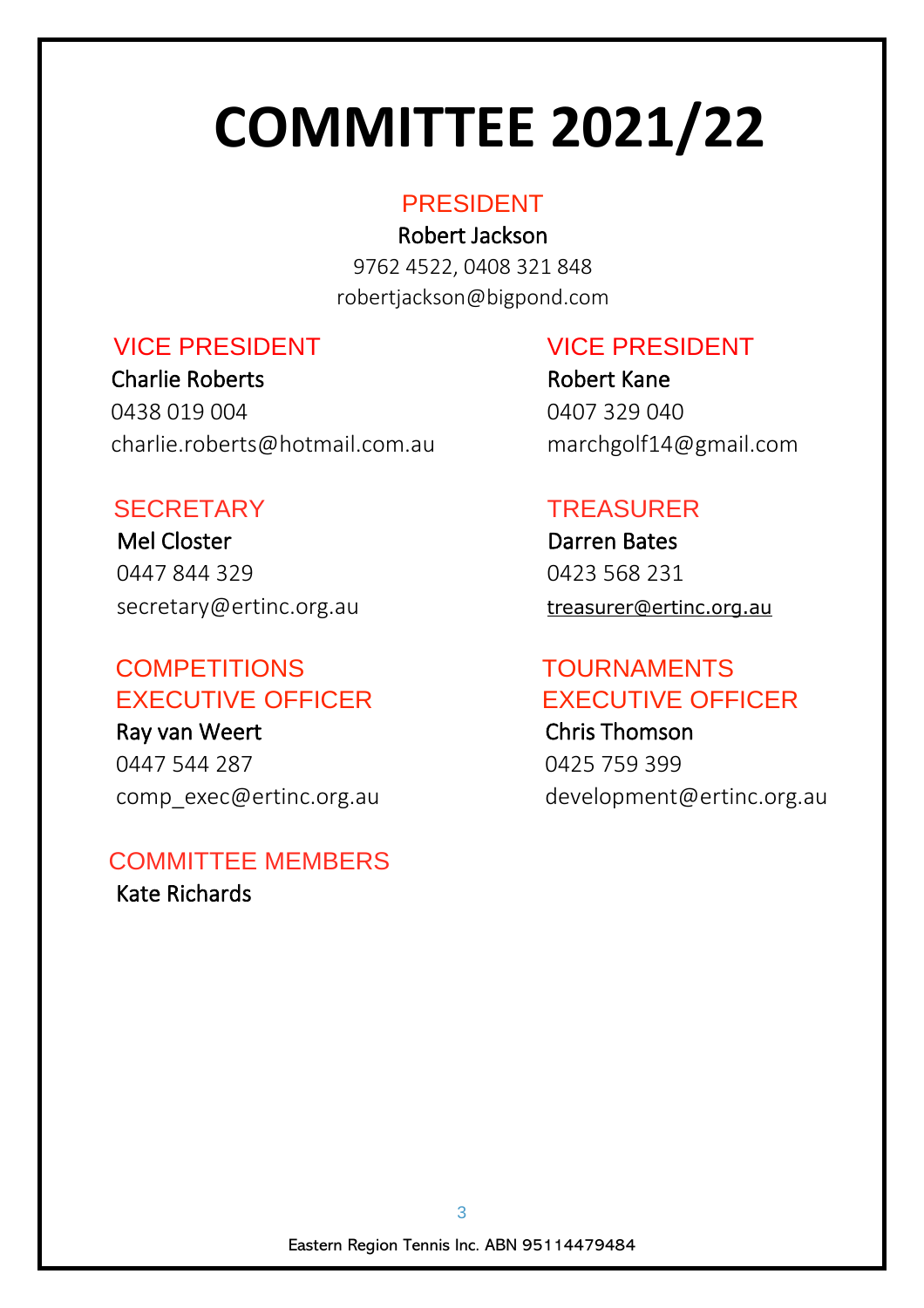## **Competition Sub-Committee**

### EXECUTIVE OFFICER:

Ray Van Weert 0447 544 287 comp\_exec@ertinc.org.au

### RECORD SECRETARY: (JUNIOR SATURDAY/SUNDAY)

Cynthia McKenzie

0400 093 992

ert\_junior@ertinc.org.au

Can be contacted on Saturday/Sunday mornings on 0400 093 992.

### RECORD SECRETARY: (SENIOR SATURDAY)

Mary George 0437 983 551 [ert\\_senior@ertinc.org.au](mailto:ert_senior@ertinc.org.au)

### COMMITTEE MEMBERS:

Deb Driessen Kelsey Bail Andrew Marshall

## **Tournament/Development Sub-Committee**

### EXECUTIVE OFFICER:

 Chris Thomson 0425 759 399 development@ertinc.org.au COMMITTEE MEMBERS:

Nat Allsop

### **How to Contact ERT**

Email: [secretary@ertinc.org.au](mailto:secretary@ertinc.org.au) Web: www.ertinc.org.au ERT Phone: 0447 844 329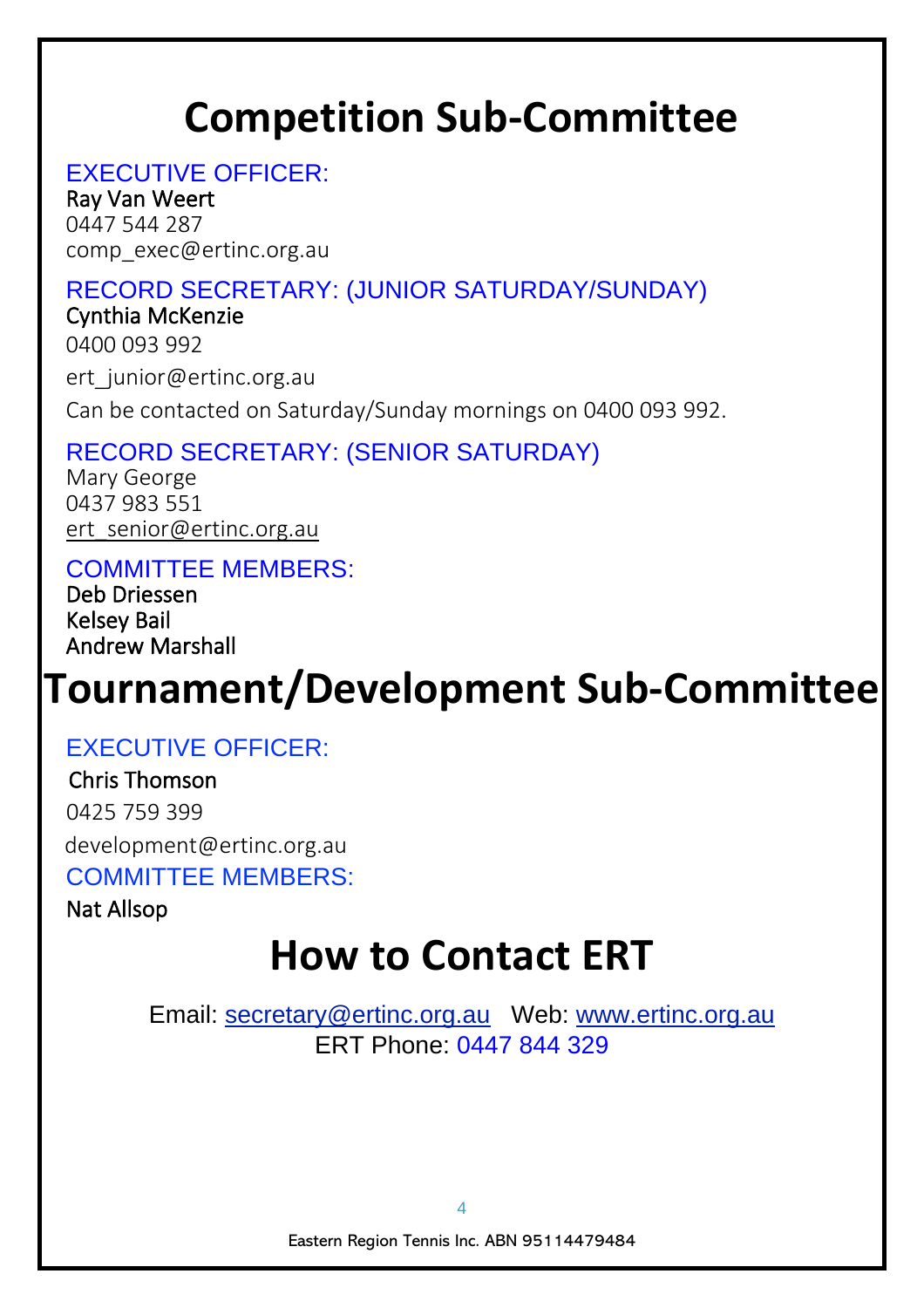## Correct Tennis Attire

The dress regulations for competitive play for Eastern Region Tennis Inc. are as follows:

### 1. Every competitive player shall dress and present himself/herself for play in clean and customarily acceptable tennis attire.

- 1.1 Females are required to wear a dress/skirt or sports shorts and a top.
- 1.2 Males are required to wear shorts and a shirt.

The following items of clothing are specifically not acceptable:

### NOT ACCEPTABLE

- 1. Jeans
- 2. Sweat shorts.
- 3. Dress shirts.
- 4. Jogging shorts.
- 5. Cargo pants/shorts
- 6. Any article of clothing with advertising in any form (except for sporting company logos or lettering).
- 2. Tracksuits shall not be worn during the course of a match, except at the discretion of the junior supervisor (junior matches), if both captains agree (senior matches), or if the Association so decrees.
- 3. Tennis shoes shall be worn that are suitable for the type of court surface. Venue clubs may determine which types of footwear are suitable for their court surface, subject to Association approval.
- 4. ERT Inc. encourages all players to wear a hat or cap (and use sunscreen).
- 5. Players who do not comply with the dress regulations must be given the opportunity to change their clothing (particularly before a match starts), prior to any action being taken.
- 6. Should this not occur, a warning shall be given and then the player must be reported to their Club and the Association Secretary in writing so action can be taken.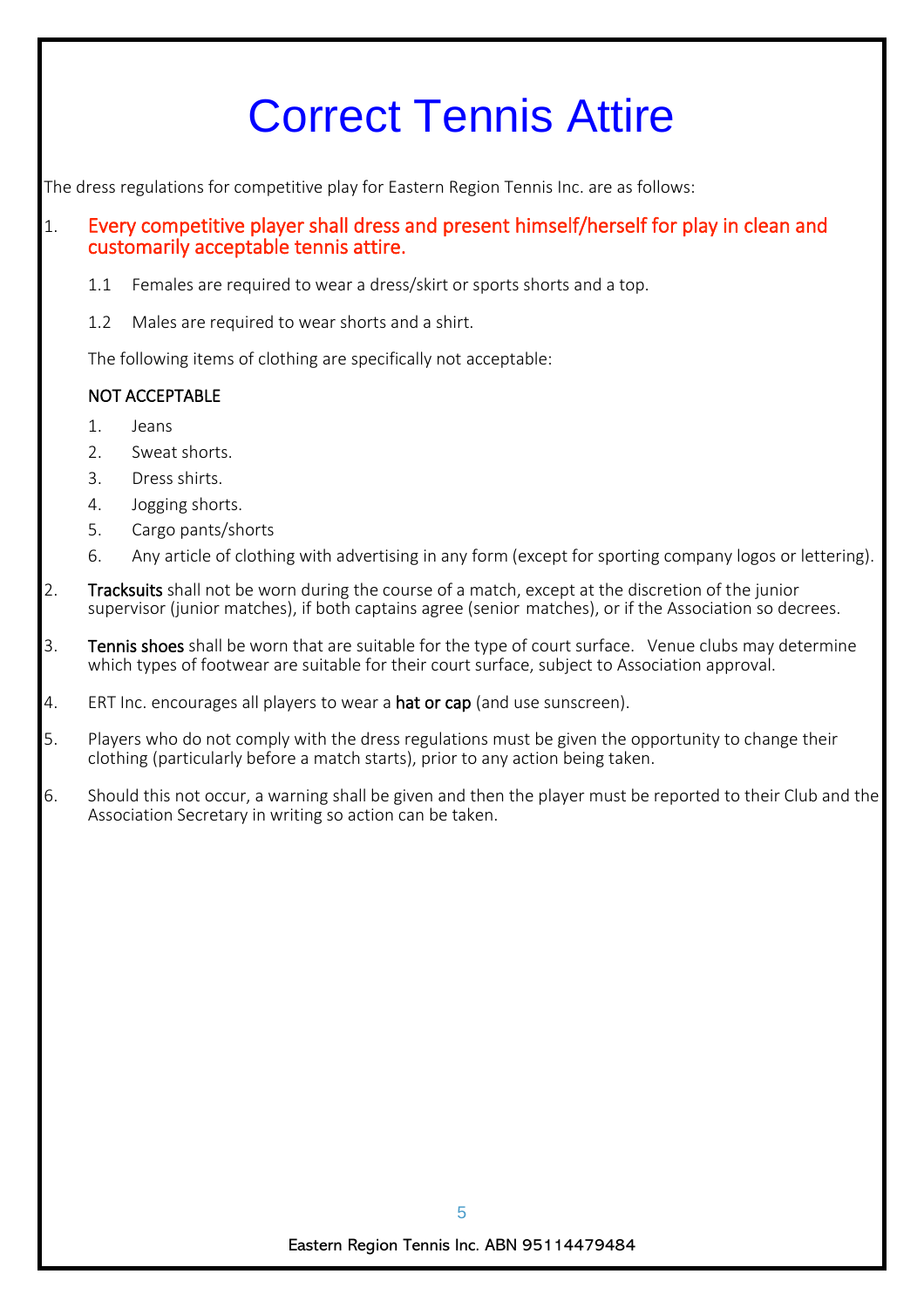|                                                                                                                                                                                                                                                                                                                                                                                    | <b>Contents</b>                            | Page                                               |
|------------------------------------------------------------------------------------------------------------------------------------------------------------------------------------------------------------------------------------------------------------------------------------------------------------------------------------------------------------------------------------|--------------------------------------------|----------------------------------------------------|
|                                                                                                                                                                                                                                                                                                                                                                                    | Office-bearers                             | $\overline{2}$                                     |
|                                                                                                                                                                                                                                                                                                                                                                                    | <b>Correct Tennis Attire</b>               | 4                                                  |
|                                                                                                                                                                                                                                                                                                                                                                                    | Contents                                   | 5                                                  |
|                                                                                                                                                                                                                                                                                                                                                                                    | BY-LAWS FOR THE CONDUCT OF MATCHES         |                                                    |
| 1                                                                                                                                                                                                                                                                                                                                                                                  | Rules                                      | 6                                                  |
| 2                                                                                                                                                                                                                                                                                                                                                                                  | Courts                                     | 6                                                  |
| 3                                                                                                                                                                                                                                                                                                                                                                                  | Competitions                               | 6                                                  |
| 4                                                                                                                                                                                                                                                                                                                                                                                  | <b>Entering Teams</b>                      | 7                                                  |
| 5                                                                                                                                                                                                                                                                                                                                                                                  | Registration of Players                    | $\overline{7}$                                     |
| 6                                                                                                                                                                                                                                                                                                                                                                                  | Emergencies                                | $\overline{7}$                                     |
| 7                                                                                                                                                                                                                                                                                                                                                                                  | Eligibility of Players                     | 9                                                  |
| 8                                                                                                                                                                                                                                                                                                                                                                                  | Transfers                                  | 9                                                  |
| 9                                                                                                                                                                                                                                                                                                                                                                                  | Substitution                               | 9                                                  |
| 10                                                                                                                                                                                                                                                                                                                                                                                 | Conduct of Matches                         | 10                                                 |
| 11                                                                                                                                                                                                                                                                                                                                                                                 | Formats                                    | 10                                                 |
| 12                                                                                                                                                                                                                                                                                                                                                                                 | Start/Finish Times                         | 10                                                 |
| 13                                                                                                                                                                                                                                                                                                                                                                                 | Unplayable Conditions                      | 10                                                 |
| 14                                                                                                                                                                                                                                                                                                                                                                                 | Forfeits/Withdrawals                       | 11                                                 |
| 15                                                                                                                                                                                                                                                                                                                                                                                 | Incomplete Matches                         | 12                                                 |
| 16                                                                                                                                                                                                                                                                                                                                                                                 | Protests-Appeals                           | 12                                                 |
| 17                                                                                                                                                                                                                                                                                                                                                                                 | Scoring                                    | 12                                                 |
| 18                                                                                                                                                                                                                                                                                                                                                                                 | <b>Balls</b>                               | 12                                                 |
| 19                                                                                                                                                                                                                                                                                                                                                                                 | Fines & Penalties                          | 12                                                 |
| 20                                                                                                                                                                                                                                                                                                                                                                                 | Trophies                                   | 13                                                 |
| 21                                                                                                                                                                                                                                                                                                                                                                                 | Junior Competition                         | 13                                                 |
| 22                                                                                                                                                                                                                                                                                                                                                                                 | Tiebreaker                                 | 16                                                 |
| <b>APPENDICES</b>                                                                                                                                                                                                                                                                                                                                                                  |                                            |                                                    |
| <b>APPENDIX A - Start and Finishing Times</b><br><b>APPENDIX B - Late Arrival</b><br><b>APPENDIX C - Types of Competition</b><br><b>APPENDIX D - Scoring</b><br><b>APPENDIX E - Forfeits/Withdrawals</b><br><b>APPENDIX F - Competition</b><br><b>APPENDIX G - Finals and Conduct of Finals</b><br><b>APPENDIX H - Balls</b><br>6<br><b>APPENDIX I - Fees, Fines and Penalties</b> |                                            | 17<br>17<br>17<br>19<br>20<br>20<br>21<br>22<br>23 |
|                                                                                                                                                                                                                                                                                                                                                                                    | Eastern Region Tennis Inc. ABN 95114479484 |                                                    |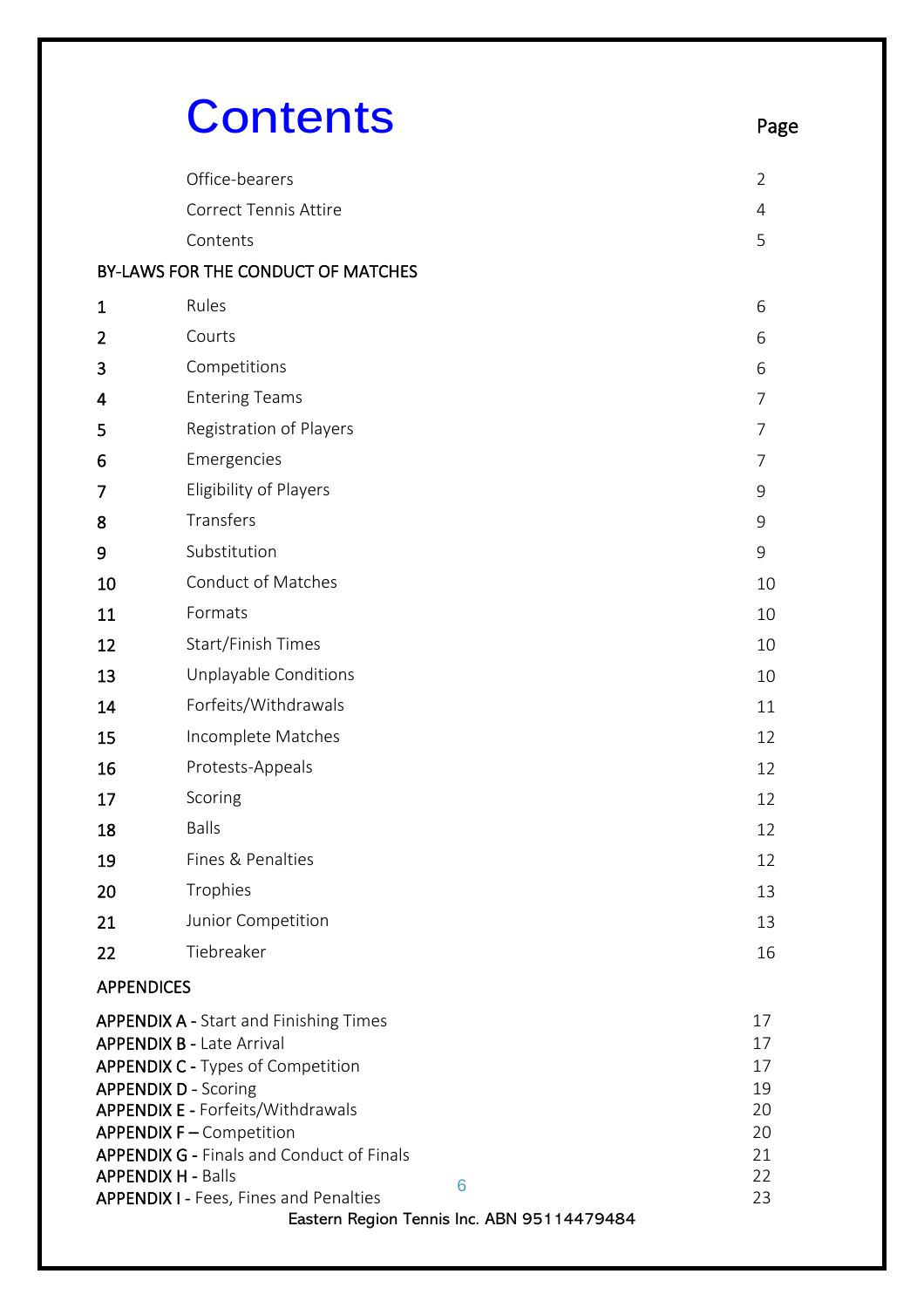### **By-Laws for The Conduct of Matches**

By-Laws - These by-laws are made pursuant to Rule 26 sub-clause 11, and generally of the Association Constitution Rules. Referred to as "Association" herein.

Competition is defined as - "Tennis Players, registered with the Association, competing in the various types of match-play nominated by the Executive."

Category is defined as - "An individual form of match play within a competition."

Registered Player is defined as - "any person registered with the Association on any official Eastern Region Tennis (Inc.) form for that season."

A Team Member is defined as – "a registered player listed on the official team entry form, or an emergency player who has played four (4) or more matches (subject to the discretion of the Executive) in any one team. Two of those matches played by an emergency must have been played before final three [3] rounds. An Emergency is defined as – "a registered player who is not listed on the official team entry form and who has

played three (3) or less matches" (see By-Law 7d for determination of when a player is deemed to have played a match) ) in any one team or remains as an emergency at the discretion of the Executive if they have played four (4) or more matches in any one team".

### 1. RULES

a) The rules of tennis as adopted by the Governing Body of Tennis in Victoria, shall apply to all matches, except where modified here-in after.

This shall apply to Tennis Etiquette, dress and the Code of Conduct, also available from the afore-said Governing Body.

- b) The Association has the right to request the use of any Affiliated Club courts, for Association competition.
- c) The Executive may change any item in the Appendices.

### 2. COURTS

- a) The type, condition and surroundings of each competing Club's courts shall be subject to the approval of the Executive.
- b) A match can be played on 2 different court surfaces as long as the Home Convenor and Away Teams supervising parent for juniors agree and both team captains for seniors agree. Finals matches can only be played on 1 court surface.
- c) The executive may request any Club to make repairs to their courts and surroundings that they deem necessary.
- d) Any club failing to make such repairs, to the satisfaction of the Executive, may be suspended from the Association.
- e) The provision of an alternative venue must be approved by the Executive.

### 3. COMPETITIONS

The executive shall arrange all competition-play and at all times, determine the days, dates and formats, as detailed in Appendices A & C.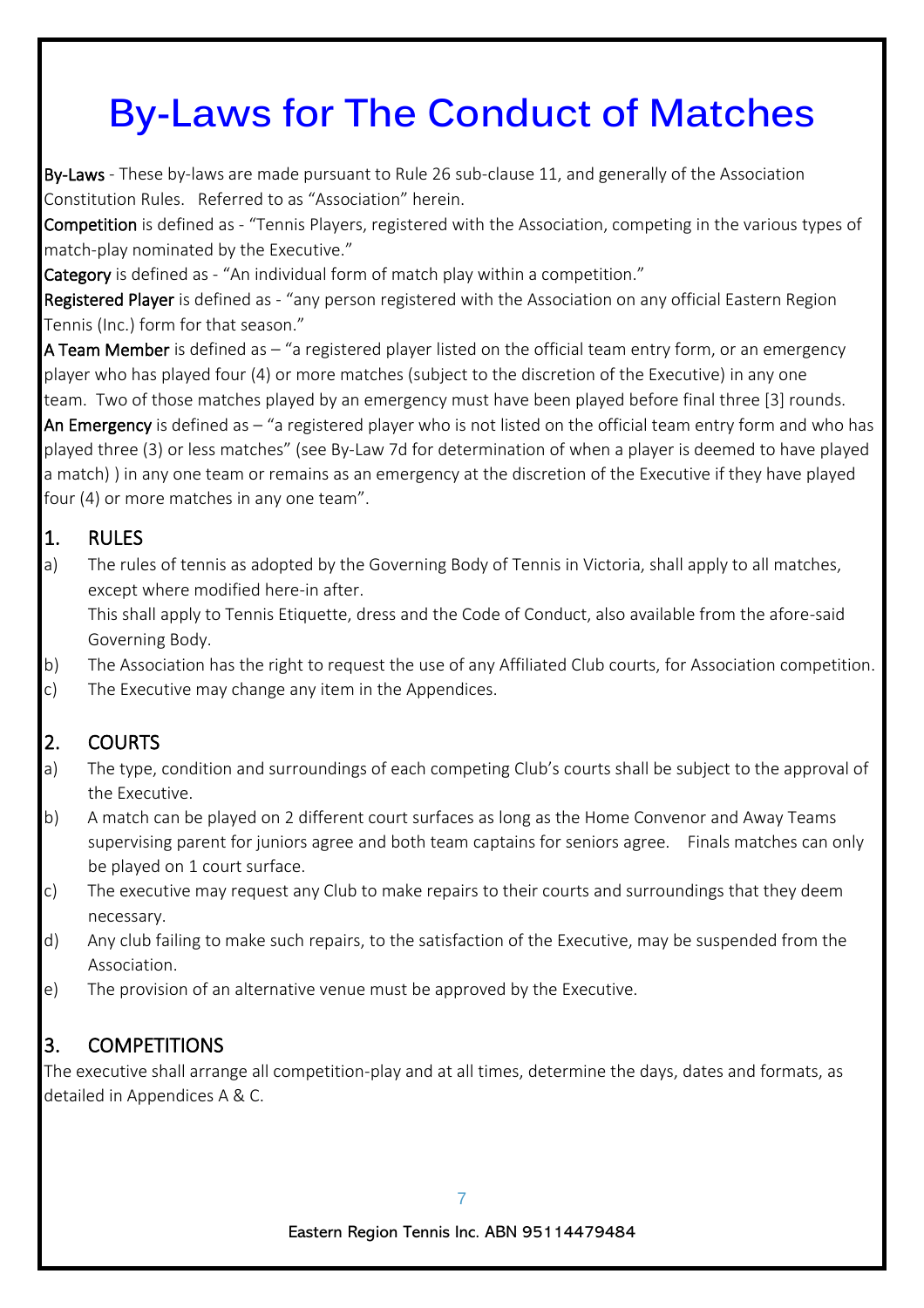### 4. ENTERING TEAMS

- a) Each club may enter any number of teams in any Association competition up to a maximum of two (2) teams for each court available i.e. a minimum of one court per home team.
- b) Teams must be submitted on or before the closing date for entries as determined and advised by the Executive. Teams must be entered using Online entry only. Each Club is required to nominate the Competition format plus grade or section in which it desires to enter a team. The Executive reserves the right to grade any team as it sees fit.
- c) Team entries may not be accepted, if not accompanied by team entry fees and any outstanding monies owed to the Association.
- d) All players listed in teams, when graded by the Executive, cannot play in any lower grade, without prior permission of the Executive.

### 5. REGISTRATION

- a) Prior to the commencement of each season, Clubs must register all team members using the On-line team entry.
- b) Additional registrations during a season must be submitted on the official emergency registration section of the result card and entered on-line on the ERT web site. Failure to do so will incur a penalty. Appendix  $J(s)$ .
- c) No player may be registered with more than one Club in any one defined competition. Defined competitions are Saturday AM; Saturday PM; Sunday AM; Sunday PM.
- d) If a player is registered by more than one Club, affiliation will be determined by the first match played.
- e) The registration of a player may be refused or revoked by the Executive for disciplinary reasons or breach of by-laws.
- f) Players are eligible to play in more than one format during the season.

### 6. EMERGENCIES

- a) Emergencies may be registered during the season as per 5b.
- b) Emergencies may not play below the Grade for which they are registered, unless by prior approval of the Executive.
- c) Emergencies may be granted up to three (3) match permits, in order to obtain an accurate grading.
- d) Emergencies will be ineligible to play in a lower section or grade after having played four (4) matches in a higher section or grade, without prior approval of the Executive.
- e) No Emergency may play in any final series match unless having played at least three (3) matches for their club in that category, (two (2) of which must be played prior to the last three (3) home and away matches) without prior approval of the Executive. (see By-Law 7d for determination of when a player is deemed to have played a match).
- f) Emergencies must not strengthen a team if the team thereby becomes too strong for the section concerned or if the playing of the emergency gives an unreasonable advantage or disadvantage to another team in that section. The background, metrics and criteria regarding emergency eligibility are as follows.

An Emergency is defined as  $-$  'a registered player who is not listed on the official team entry form and who has played three(3) or less matches' (see By Law 7 d, for determination of when a player is deemed to have played

8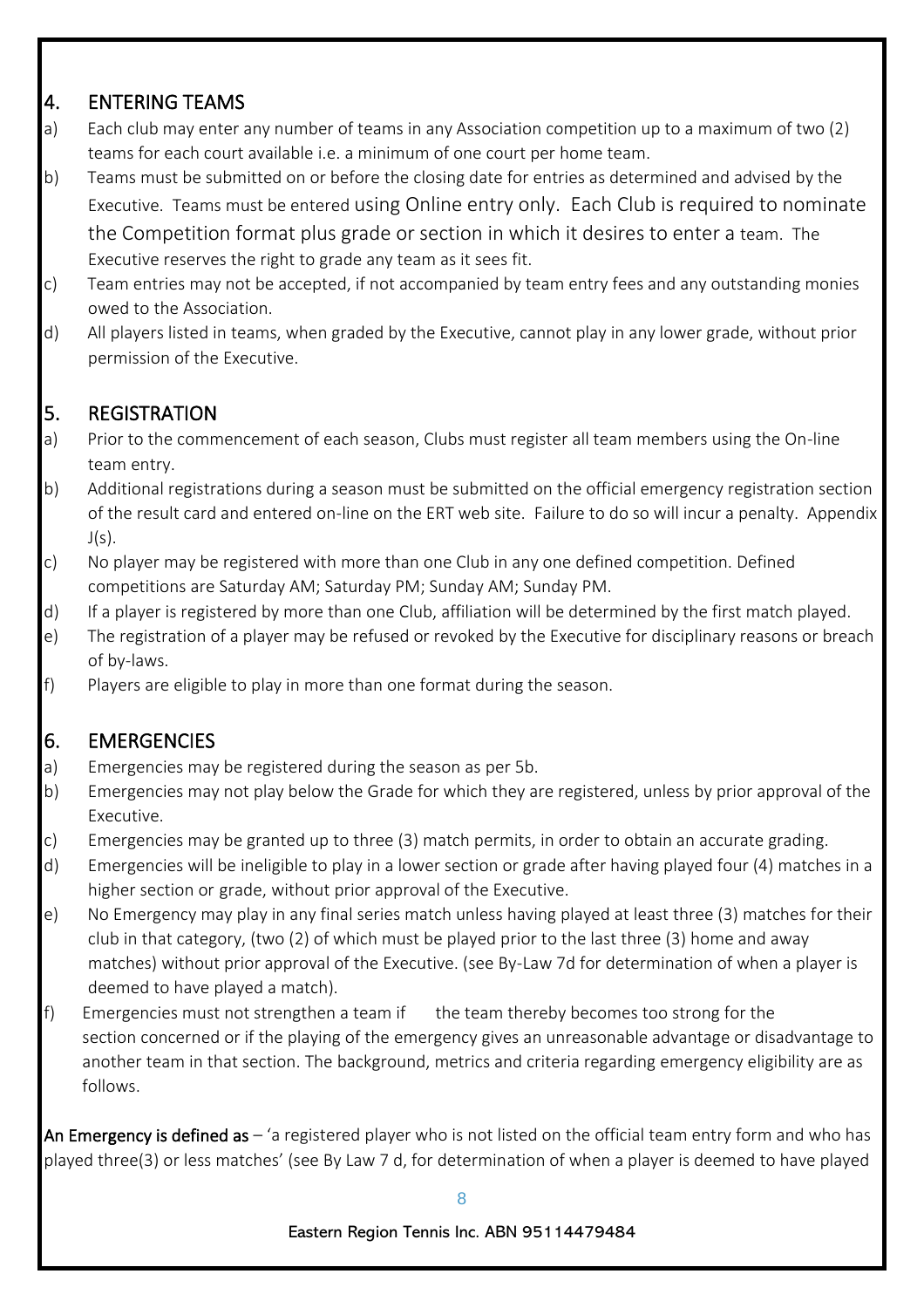a match) in any one team or remains as an emergency at the discretion of the Executive if they have played four(4) or more matches in any one team. Teams are graded at the team entry stage.

Teams are graded based on the team list provided by clubs. Emergencies will be reviewed throughout the season based on the criteria below. The integrity of teams that have had their teams graded will not be penalised because a team plays an emergency that is too strong. 6 or 7 teams should not be penalised because a Club/Convenor wants to have an emergency play that is too strong for that section. The grading process will be a waste of time if clubs play players that strengthen their teams.

Under the definition of an emergency, an emergency will not be an eligible team player until approved by the Executive. Emergencies will be reviewed and approved regarding their eligibility based on the following

criteria.

- a) If it can be proven that the player, they have replaced has equal or a greater winning percentage than the emergency replacing them.
- b) The player is an emergency for Section 1 or the particular format.
- c) Where the format is aged based and not standard based. E.g. JDC, JOD.

The following Emergency Metrics and Ineligibility criteria is used when determining if an emergency is strengthening the team.

- a) If an emergency player obtains a winning percentage greater than 150% after 3 or more completed matches as an emergency. An emergency player will be reviewed once they obtain a winning percentage greater than 150%. Note that the 150% threshold can be reached after 6 or 7 completed matches. The emergency will be reviewed on the same basis as if they reach 150% winning percentage after 3 completed matches. A player is deemed to be an emergency until eligibility approval has been provided by the Executive.
- b) An emergency can be reviewed and deemed ineligible after 3 completed matches if the emergency beats the best players in the section.
- c) It is likely an emergency player will be deemed ineligible after 3 or more completed matches if they have a winning percentage over 150% and have no player to compare their percentage against. Part of the review will determine if they have a winning percentage over 40% higher than the rest of the team's winning percentage where their own winning percentage is greater than 150%.
- d) A player added to a team after grading will remain as an emergency and will be reviewed under the same criteria regarding their eligibility.
- g) The following is required when adding an emergency for a team on the scorecard.
- a) The emergency registration **MUST** be completed on the scorecard by the Home team Convenor and Supervising Away team parent (Juniors)/Away team Supervisor (Seniors) on the Emergency Registration section of the scorecard. Failure to do so means the card has not been completed correctly. Fines for incorrect scorecard completion are in place for **either** team not completing this section correctly.
- b) The details of any emergency registration MUST be noted by the Home Convenor in the comments section when entering results online. This ensures the correct information is received and the Record Secretaries do not have to follow up information. This attracts a fine for non-completion of the scorecard. (See Appendix J)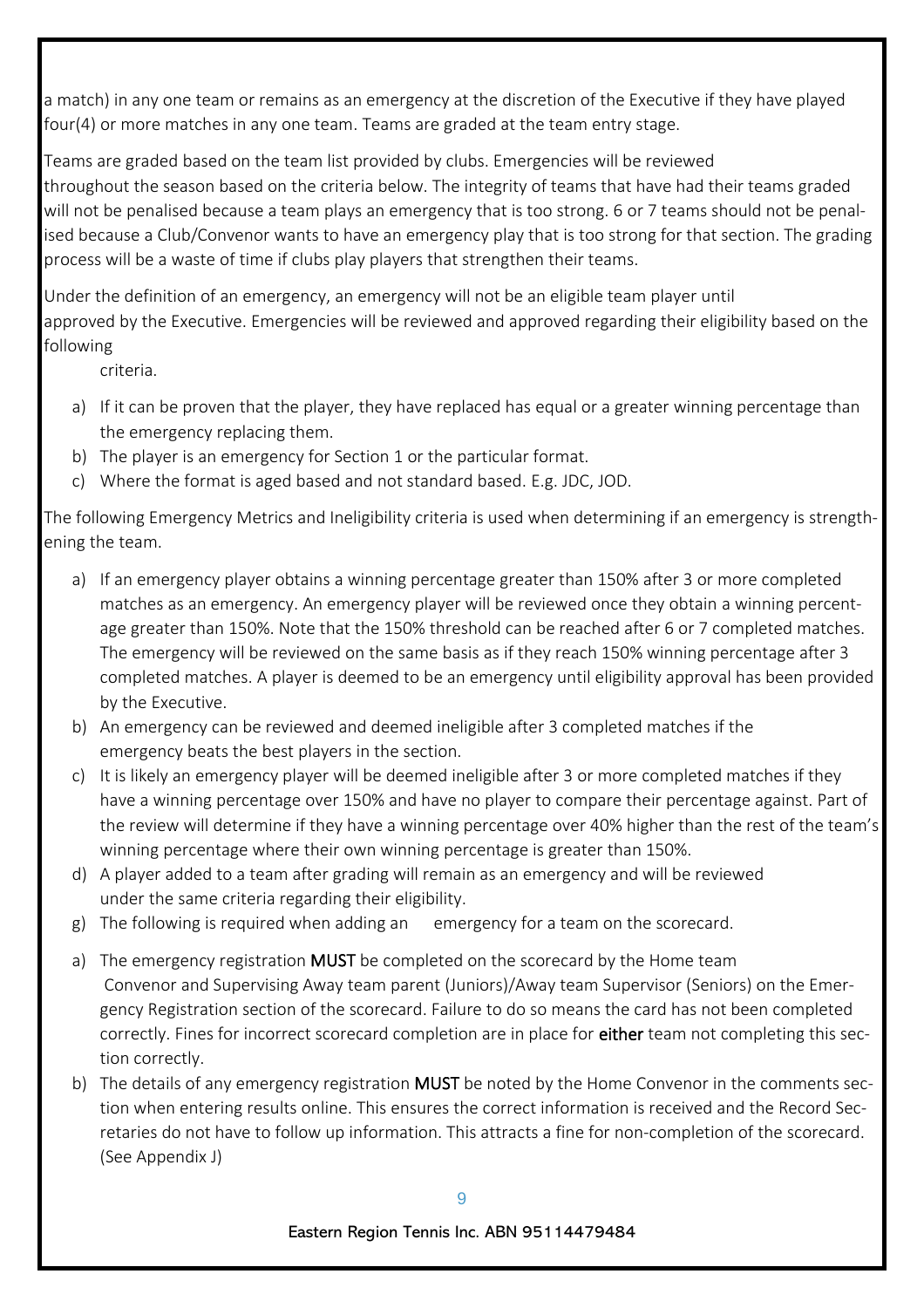### 7. ELIGIBILITY

- a) All players must be:
	- (i) Registered in accordance with by-law 5.
	- (ii) Financial members of their club in accordance with their own club's constitution.
- b) No player shall be listed to play in more than one match in the same round of the same competition as per By-Law 5(c). Matches shall be deemed to be played on the date of original fixture.
- c) A player having played four (4) matches in one team will not be eligible to play in any other team in that grade or section without prior approval of the Executive.
- d) A player shall be deemed to have participated in a match when:
	- 1) their name has been recorded on the official result card when a match has been played and completed,
	- 2) their name has been recorded on the official result card when a match has commenced but is unable to be completed due to unplayable conditions (see By-law 13) or
	- 3) their name has been recorded on the official result card when their team has received a win via a forfeit from the opposition.

A player will not be deemed to have played a match when their name has been recorded on the official result card but the match has been abandoned due to unplayable conditions (see By-law13) before the commencement of the match. This applies for both team members and emergencies.

- e) If a team plays an ineligible player, that team will not score any Match points OR points for sets that the ineligible player played.
- f) Except with prior permission of the Executive a registered player may not play in a finals match unless having played at least three (3) matches for their club, in that section (see By-Law 7d for determination of when a player is deemed to have played a match).
- g) Players wishing to participate in Eastern Region Tennis squads and representative teams, must be a registered team member and have played four (4) or more matches in the current or one of the previous two seasons prior to the closure of nominations, unless prior permission is given by the Executive Committee.

### 8. TRANSFERS

- a) When a Club approves an application for the clearance of a player, during the current season, notice shall be forwarded to the Secretary of the Association, signed by the Club President or Secretary. A copy of such notification shall be sent to the Secretary of the Club to which the player is transferring.
- b) No clearance shall be valid until confirmed, in writing by the Association, and sent to both Clubs.
- c) A player whose clearance application is not processed or rejected within 30 days, may appeal in writing to the Association Secretary. Such appeals must then be ruled upon by the Executive within 14 days and all parties advised, in writing, of the decision.

### 9. SUBSTITUTIONS

- a) If in the event of a player becoming incapacitated whilst playing, the current rubber/set shall be forfeited to the opposing team. Games already scored shall count. A substitute may then play in the remaining rubbers/sets
- b) A substitute player must be registered with the Association in the appropriate category. (see by-laws 5/6).
- a) Any substitute must be ready to commence play at the beginning of the next set/rubber in which the injured sick player is scheduled to play as per listed order of play (unless by mutual agreement by both

10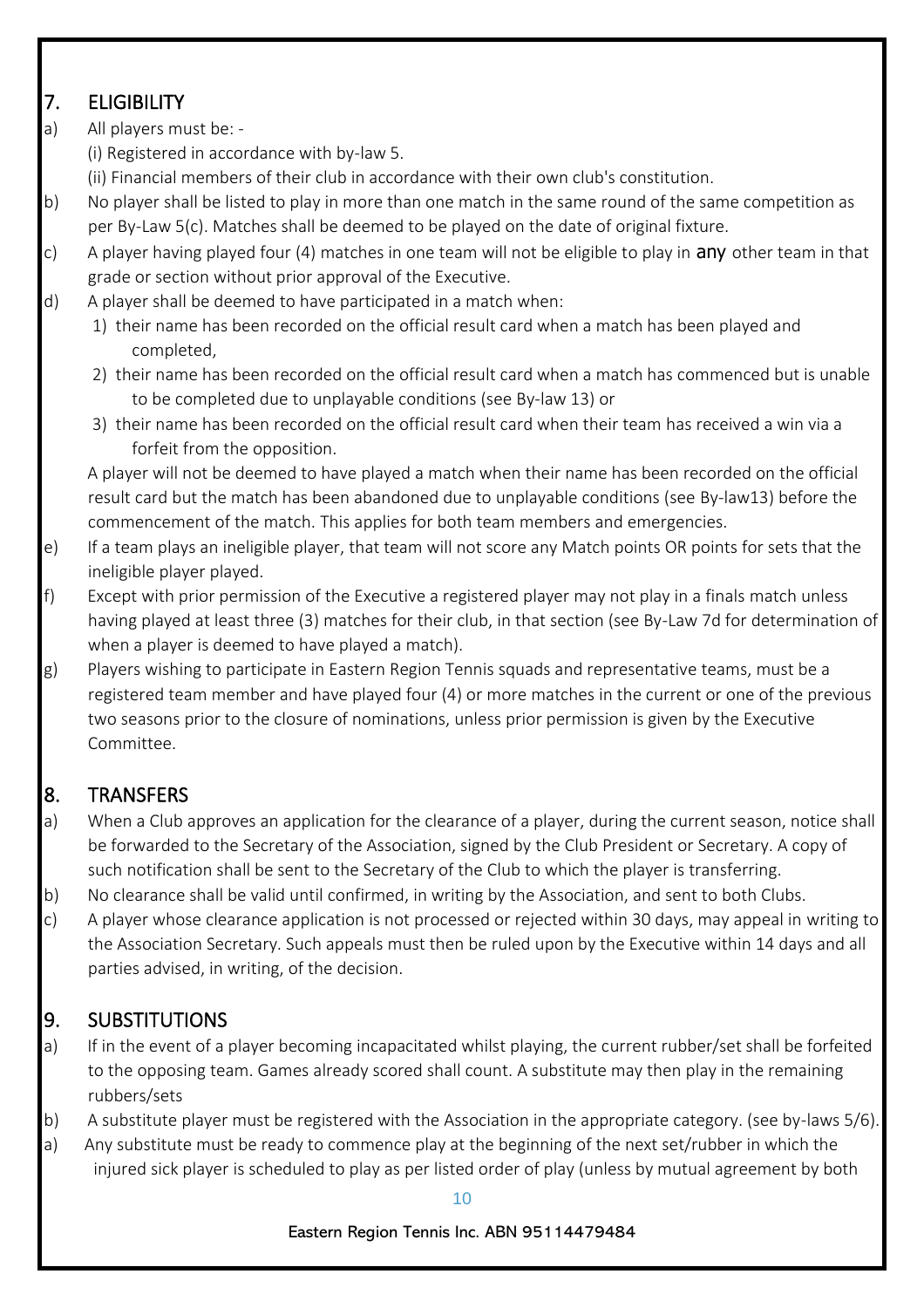captains to vary the playing order). If not ready to commence play, all unplayed sets/rubbers relative to the substitute player shall be forfeited.

d) Once a player has been substituted out, they cannot take any further part in the match. If a player plays in the match after being substituted out, all sets played by that player after re-entering the match will be lost to love.

### 10. CONDUCT OF MATCHES

### a) Result Cards -

For home and away matches, the result card shall be provided by the Home team and each captain must fill-in the Family name and First name of their own team members prior to the commencement of the match. If names are not recorded in full, a fine shall be incurred: - (see Appendix J (i)).

Any alterations to the card are to be approved and initialled by both captains.

The fully completed match result card must be signed by both captains and the result entered on-line by the home captain or a club official no later than the time specified in Appendix D(e). Results not entered on-line will incur a fine. Appendix J (a).

### b) Other: -

Matches scheduled for daylight hours may not be continued under lights.

No breaks or rest periods are permitted between sets except to bag and water courts.

After scheduled match commencement time, hit-ups are restricted to five (5) minutes maximum. No hitups are permitted once all players have played a set.

### c) On-Line Entry of Result Card

A club may have multiple members registered to enter results on-line. This facility is available for times as listed in Appendix D(e).

Score cards MUST be kept until 2 weeks following the Grand Final, in case of recall by the Competition Sub-Committee.

### 11. FORMATS

Details of all types of competitions are listed in - Appendix C.

### 12. START and FINISHING TIMES

Times for all competitions are detailed in Appendix A. Late arrivals procedures are listed in Appendix B.

### 13. UNPLAYABLE CONDITIONS

- a) A match may be abandoned or play stopped under the following circumstances.
	- i) Bad Light Play will cease at 6.30 pm or light up time whichever is earlier (Refer Appendix A).
	- ii) Rain home club to decide if courts are unfit for play.

Either captain has the option to stop play due to rain if courts are considered to be unsafe or unplayable.

iii) Extreme heat – if the temperature at the venue reaches 32° Celsius or higher at the scheduled starting time, or any time thereafter, play may be stopped at the option of either captain. If the temperature reaches 36° Celsius, play must stop immediately. Temperature reading to occur using a thermometer placed in the shade at the venue.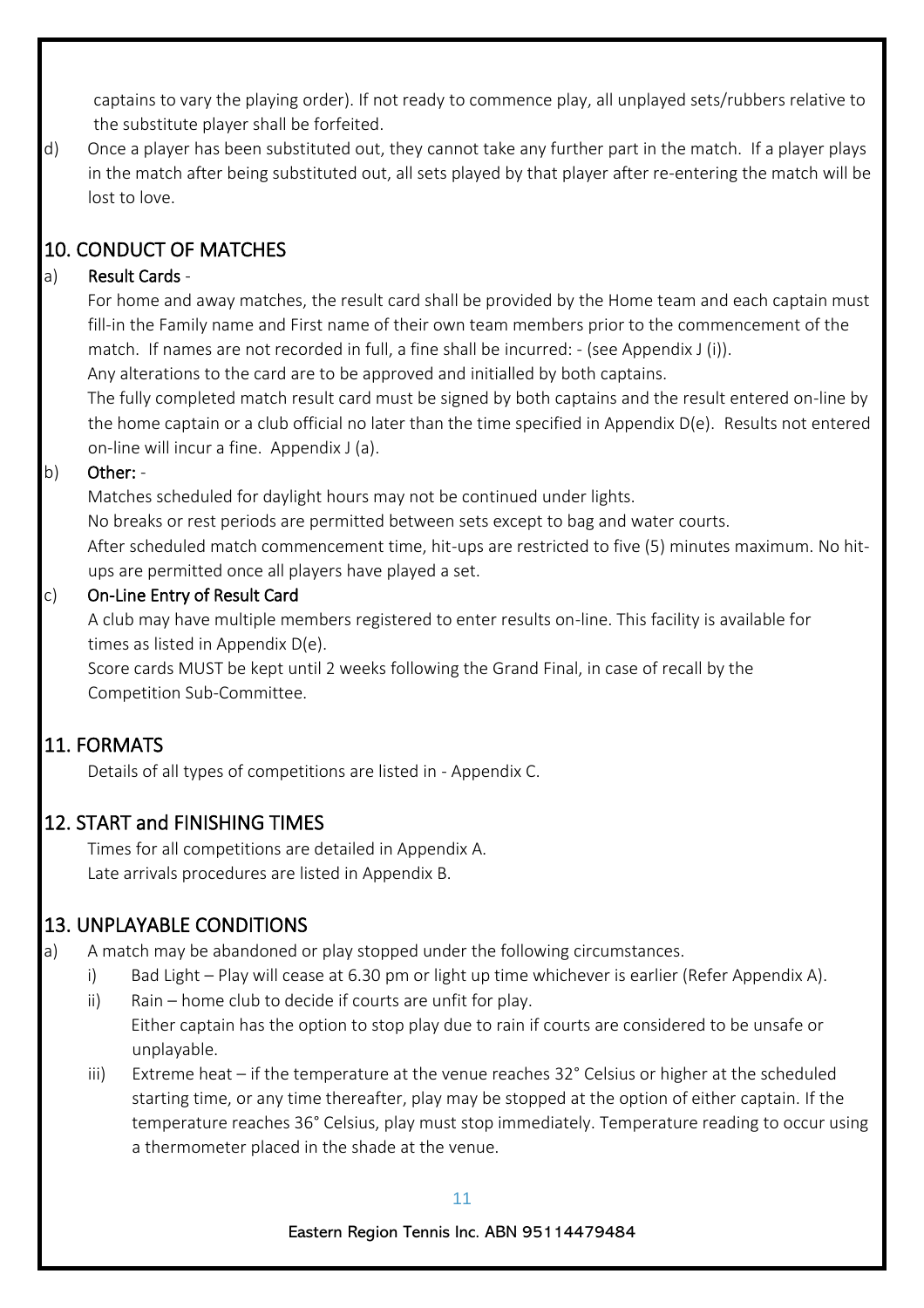- iv) On days that have been declared a total fire ban in the areas covered by ERT, clubs which are within a high fire zone may call a "heat out" for both home and away matches - no earlier than 6.00 p.m. on the day preceding the scheduled match. The Club declaring the "heat out" must advise the opposition Clubs affected by this decision.
- v) Frost when court surface is frozen and courts are deemed unplayable by the home club.
- vi) Other factors when courts are deemed unplayable by the home club for any other reason.
- b) If due to rain, heat, frost or other factors the home court is deemed to be unplayable, the match shall be declared a draw. The visiting team must be notified by phone. Leaving a message on an answering machine does not constitute notification. If the away team is not notified they must attend the courts. The convenor/supervisor must remain in attendance at the courts until 15 minutes after the commencement time in order to complete the scorecard, when the visiting team arrives.
- c) In the case of rain or frost, such declaration must not be made earlier than one hour prior to the scheduled commencement of play.
- d) In the case of extreme heat, cancellation cannot be arranged prior to the scheduled commencement of play (other than for circumstances addressed in By-Law 13 a) iv above).
- e) The penalty for cancelling a match earlier than permitted shall be a fine as set out in Appendix J.
- f) If a match commences on a court and that court is not washed out, the match that commenced on that court cannot be washed out.
- g) If due to rain, heat, frost or other factors the home court is deemed to be unplayable, the match shall be declared a draw. The visiting team must be notified by phone in all cases except in the case of a washout. The home team convenor can enter a washout notification on the ERT website up to 45 minutes prior to the commencement of the match without further notification. An away Team can check the ERT website to see if the match has been washed out up to 45 minutes before commencement of the match. A home team can enter a washout notification on the ERT website anytime within 45 minutes of the commencement of the match, but they must also contact the away convenor by phone to

advise of the washout

### Leaving a message on an answering machine or a text message to a mobile phone does NOT constitute notification.

### 14. FORFEITS/WITHDRAWALS

- a) Fines and penalties are detailed in Appendix J.
- b) Any club that cannot field a team for any match shall inform the opposing team and the appropriate Record Secretary as early as possible prior to proposed commencement of play.
- c) Once a forfeit has been given, it cannot be retracted.
- d) The team receiving a forfeit must enter the result on-line in which case entry must be done no later than the time specified in Appendix D(e). Results not entered by this time will incur a fine. Appendix J(a).
- e) If a player plays in a match and is also named on a forfeit card on the same day, the team receiving the forfeit shall lose their premiership points.
- f) After the notification of grading, a club must seek permission to withdraw a team from competition. The request must be in writing from the Convenor to the Record Secretary and be approved by the Executive.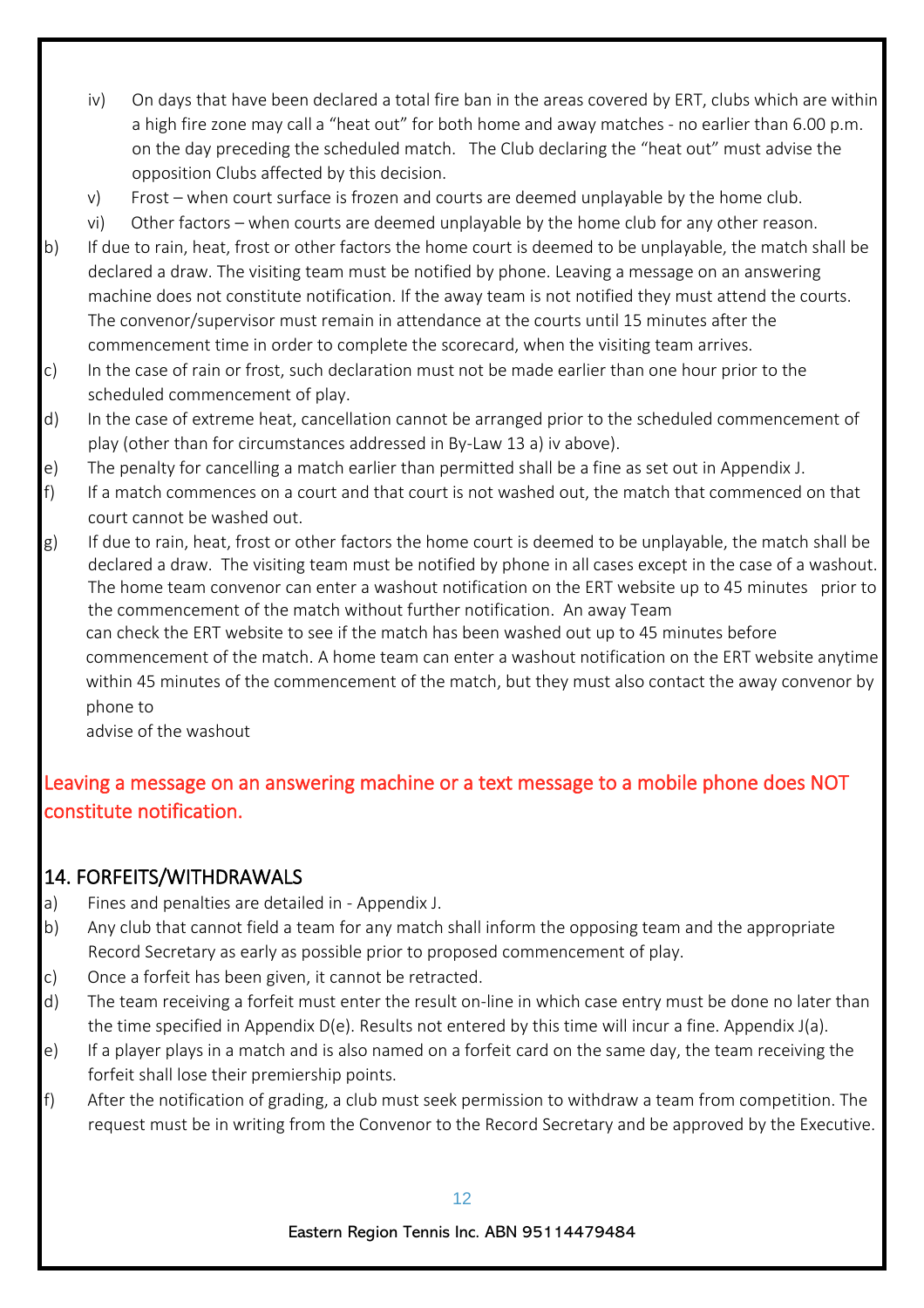### 15. INCOMPLETE MATCHES

- a) An incomplete match is one in which inclement weather, bad light or time expiry causes play to cease before the match has reached its conclusion.
- b) If a match cannot finish, the actual scores shall be recorded on the match result card, signed by both captains, and entered on-line by the home captain or club official.
- c) For incomplete matches, all rubbers and/or sets and games completed will be counted towards determining if a result can be reached.

### 16. PROTESTS - APPEALS

- a) When a team desires to lodge a protest or appeal against the opposing team, they shall notify their Club Secretary who will lodge such protest or appeal with the Association Secretary no later than two [2] days following the match. The protest details must be sent by the Association Secretary to the opposing team's Club Secretary. The opposing Club Secretary must provide a response to the protest to the Association Secretary within five [5] days after receipt of the protest details. Where the protest results of a match may not be finalised before the Wednesday preceding either the semi-final or the grand final due to the timing advised in this By-law, the Association Secretary will determine the timeframe applicable and will advise the protesting club and opposing club accordingly.
- b) Clubs have the right to appeal against a fine or suspension according to the rules of the constitution (8-8)/ (8-9) to be heard by a separate nominated sub-committee.
- c) A fee must accompany a protest or appeal. Such fee will be forfeited, if the protest or appeal is considered frivolous." [Fee specified in Appendix J(c) & J(d)].
- d) Any protest or appeal shall be ruled upon within 14 days of lodgement, by the nominated Sub-committee.

### 17. SCORING

Details of points, percentages and ladders are listed in - Appendix D.

### 18. BALLS

See Appendix I for a list of approved balls.

### a) Seniors: -

Four new balls shall be provided by the Home team for both home and away and finals matches.

b) Juniors: -

Two new balls and two used balls, in very good condition, shall be provided by the Home team for home and away matches. Four new balls shall be provided by the Home team for home and away Rubbers matches. Four new balls shall be provided by the Home team for finals matches.

### 19. FINES and PENALTIES

Details of these are listed in - Appendix J.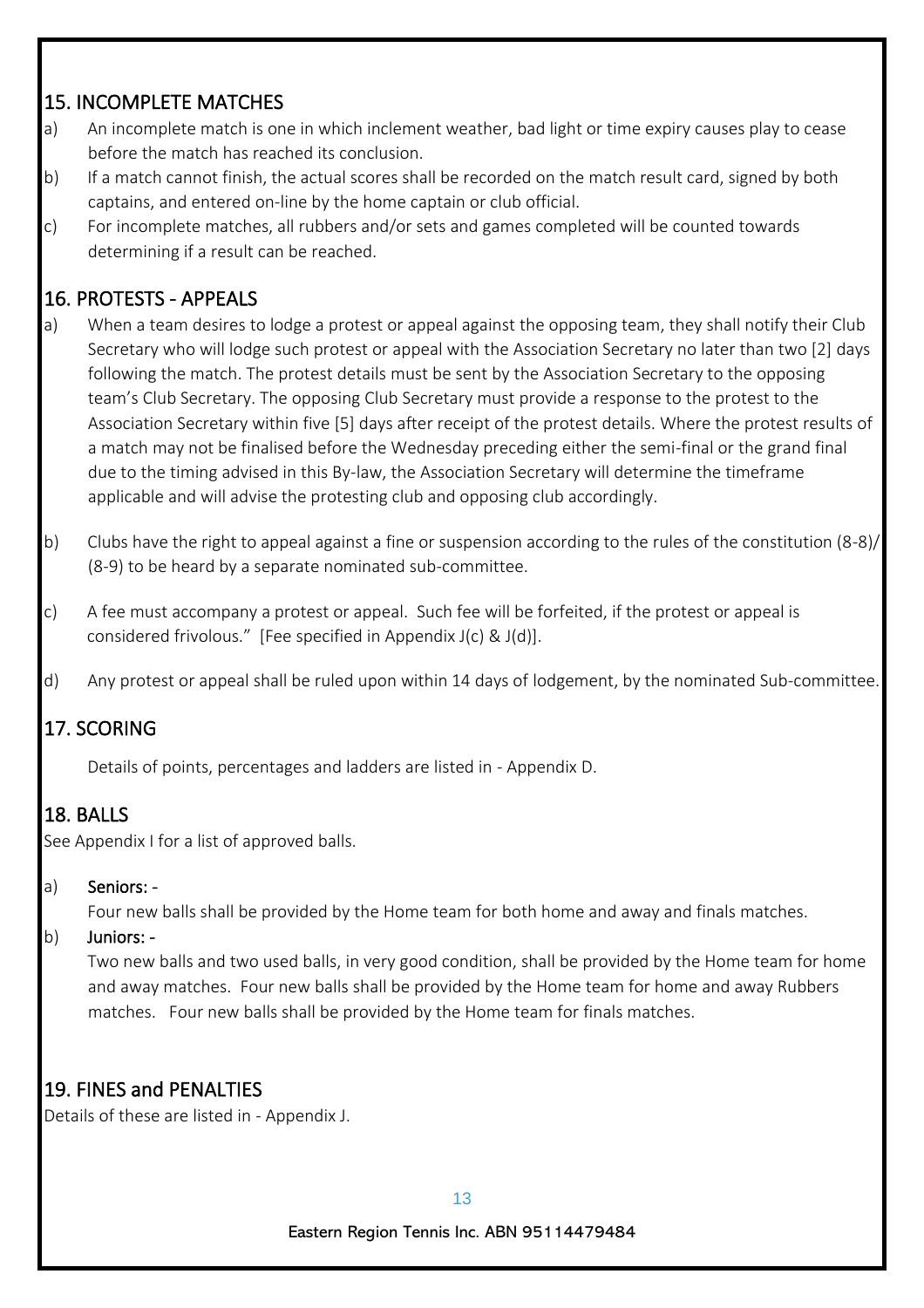### 20. TROPHIES

- a) The winning teams in section 1 shall receive a premiership pennant and trophies as determined by the Executive. The runners-up teams in section 1 shall receive a runners-up pennant and trophies as determined by the Executive. The winning team in all other junior sections shall receive a premiership pennant and medallions as determined by the Executive. The runners-up teams in all other junior sections shall receive a runners-up pennant and medallions as determined by the Executive. The winning team in all other senior sections shall receive a premiership pennant and glasses as determined by the Executive. The runners-up teams in all other senior sections shall receive a runners-up pennant as determined by the Executive.
- b) Certain sections will also have perpetual trophies/shields in addition to the above, but these remain the property of the Association. After being held by the winning club for approximately twelve (12) months, these must be returned to the Association.
- c) Failure to return perpetual trophies will result in replacement cost being the responsibility of the club concerned.
- d) Failure to return trophies in time for presentation will result in a fine as per (see Appendix J (m)).
- e) Perpetual Trophies/Shields shall be awarded to sections, determined by the appropriate committee.

### 21. JUNIOR COMPETITION

- a) Competitions, including any delayed finals, are open to players under 19 years of age as at midnight on the date of the scheduled grand final for that season.
- b) All junior matches shall be played in accordance with association by-laws.
- c) Start and finish times are detailed in the Appendices (see Appendix A (a) & (c)).
- d) Each Home Club shall arrange for at least one adult Supervisor to be present at home and away matches. The responsibilities include: -
	- (i) the conduct of matches.
	- (ii) to enforce standards of behaviour.
	- (iii) to enforce standards of dress.

Failure to comply, will incur a fine (see Appendix J (f)).

- e) Each team playing away must be accompanied by a Supervisor or parent, who must be present for the entire match.
- f) Ball requirements are set out in by-law 18
- g) In the event of an unfinished finals match, the venue supervisor shall be responsible for the balls, the card until the match resumes, and phoning match details to the appropriate Record Secretary at times as advised. Late notification will incur a fine (see Appendix J(n)).

14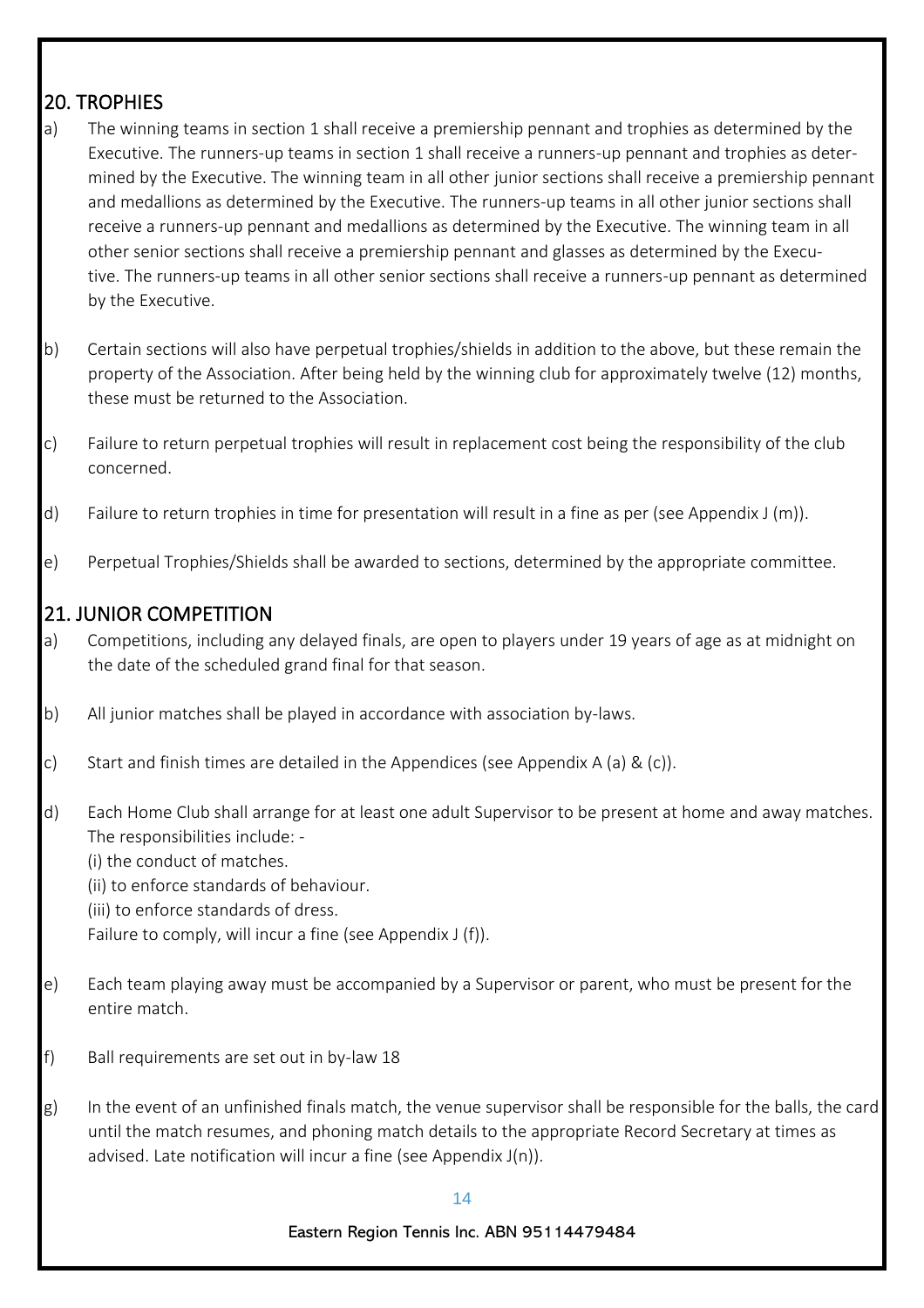h) Not withstanding any other provision of the By-Laws, in junior Finals a team may use eligible registered team members in a direct substitution of up to two (2) players in the last two (2) doubles sets in the Mixed Singles/Doubles, Boys Singles/Doubles (Junior Saturday competition only), Girls Doubles, Boys Doubles, Junior Open Singles/Doubles and Junior Open Doubles. Notwithstanding any other provisions of the By-Laws, in Junior Finals a team may use eligible registered team members in a direct substitution of up to two (2) players in the last doubles set only in the Girls Singles/Doubles, Boys Singles/Doubles (Junior Sunday Competition only) and Junior Development Competition. Notwithstanding any other provision of the By-Laws, in Junior Finals a team may use an eligible registered team member in a direct substitution of one (1) player in the doubles set in the Open Rubbers and Presidents Shield. The player not substituted must remain in their player position.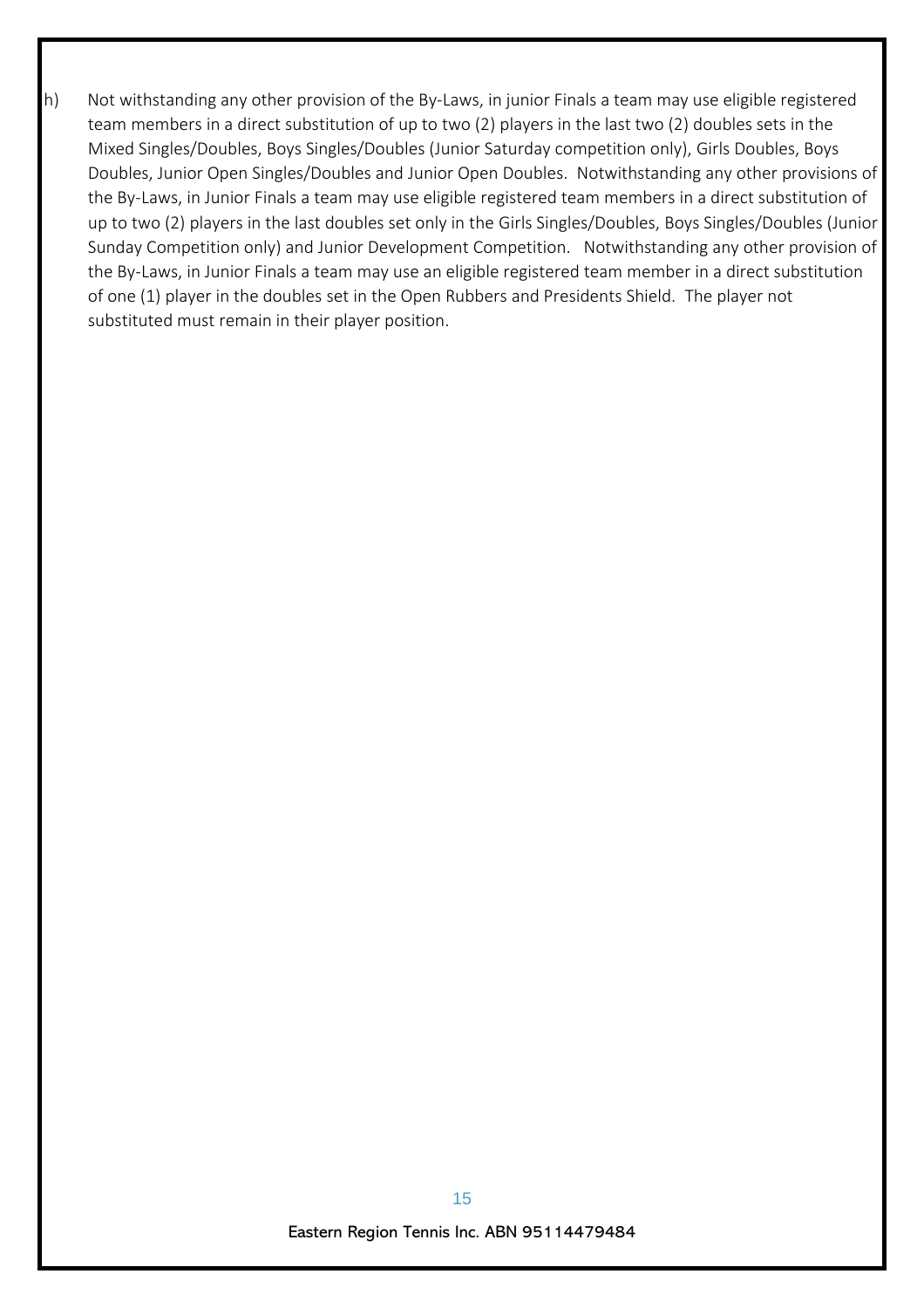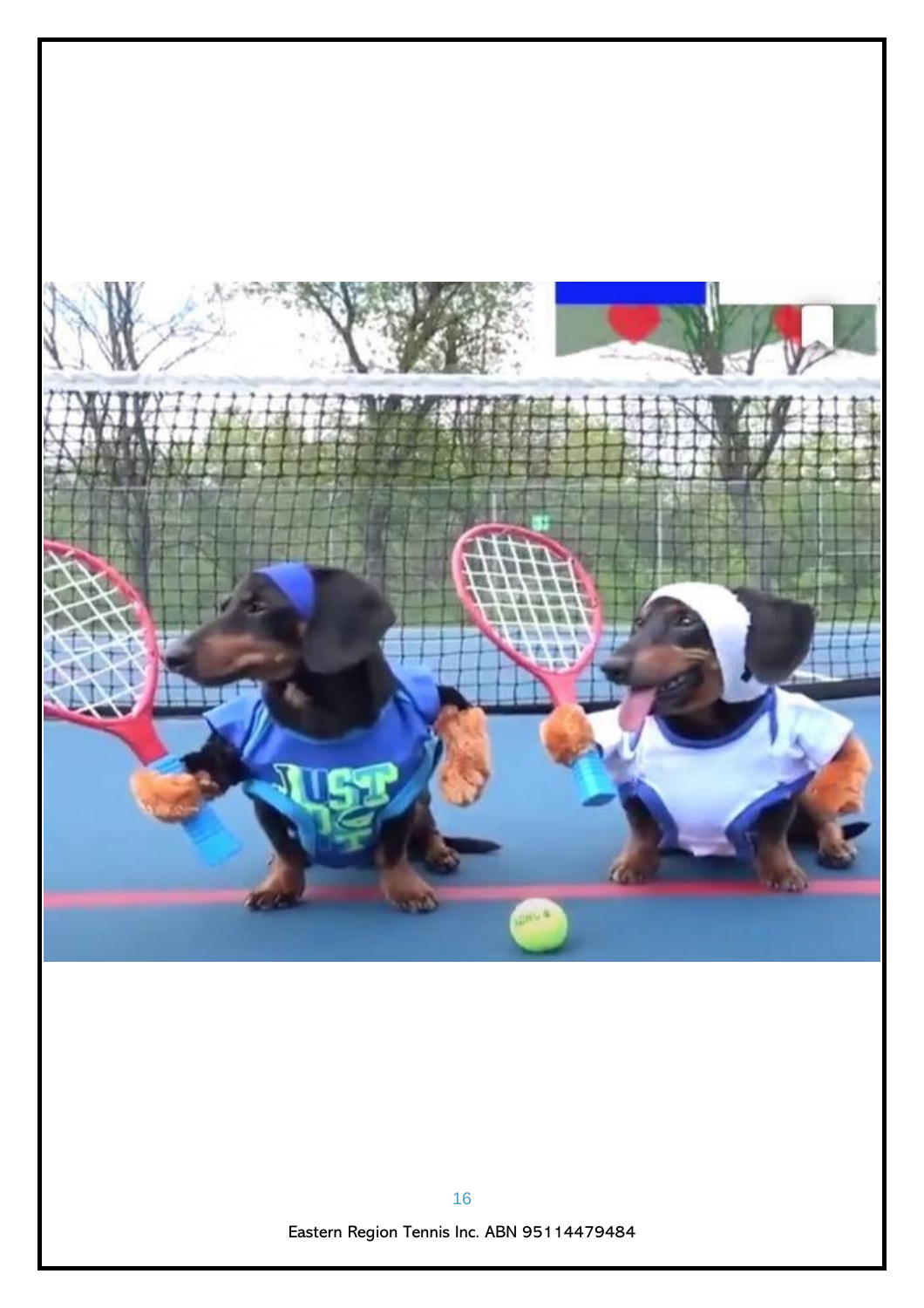## TIE-BREAK

The player/s who wins seven points first, shall win the tie-break, provided they lead by a margin of two points. If the score reaches 6 points all, the game shall be extended until the two point margin has been achieved.

The player whose turn it is to serve shall be the server for the first point, from the right (forehand) court. Thereafter each player shall serve in rotation for two points, beginning from the left (backhand) court, and in the same order as previously in the set, until the winner/s are decided.

Players shall change ends after every six points - see diagram: -

The first server initially has only one serve, but thereafter each player has two serves.

The tie-break is regarded as one game played; therefore a change of ends is made at its conclusion. The player/s who served first in the tie-break shall receive service in the first game of the next set if the match is on-going.

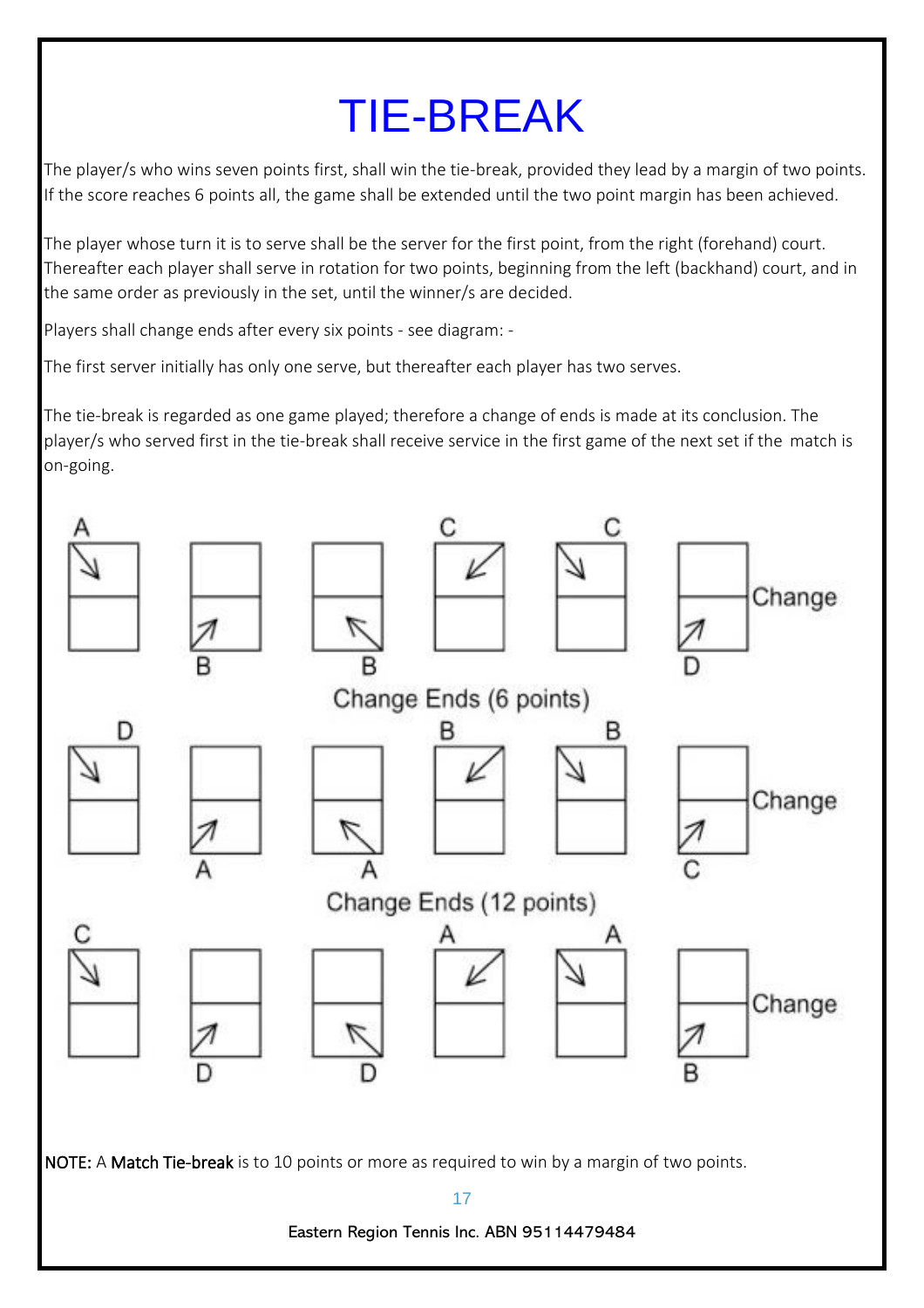## APPENDICES

### APPENDIX A - Start and Finishing Times

### a) Saturday Morning

Start -8.30 am Finish -12.30 pm, with any game in progress to be completed. (Except in finals series)

### b) Saturday Afternoon

Start -1.15 pm Finish -6.30 pm or light up time whichever is earlier (with any game in progress to be completed.)

### c) Sunday Morning

Start -9.00 am Finish -1.00 pm, with any game in progress to be completed. (Except in finals series)

### d) Sunday Afternoon

Start -1.15 pm Finish -6.30 pm or light up time whichever is earlier (with any game in progress to be completed.)

### APPENDIX B - Late Arrival

- a) Teams must commence play on or before the scheduled start time for all home and away and finals matches. If either team cannot put on **any set** (listed on the card) within 15 minutes of scheduled start time the offending team shall forfeit the first set to love. If play does not commence during each completed 15 minutes thereafter, the next scheduled set/s shall be forfeited to love - notwithstanding (b) & (c) below.
- b) If all players in a team have not arrived within one (1) hour of the scheduled start time, any sets/rubbers completed are to stand and sets/rubbers still underway are to be completed, and all the remaining sets/rubbers shall be forfeited. The team in default shall lose the match. T/B 6-all. Order of play shall be as per numbers on result cards.

### Notwithstanding b) for Competition - "Full Team not in Attendance"

c) In the event of one player in a team not being in attendance as required, that player's sets shall be defaulted but all remaining sets must be played and shall commence as soon as practical.

The team not in default shall be awarded 2 (two) match points for the win, 1 (one) point shall be awarded for each set won by either team.

d) Not withstanding b & c) Junior Open Rubbers and Open Singles/Doubles must have a full team at all times.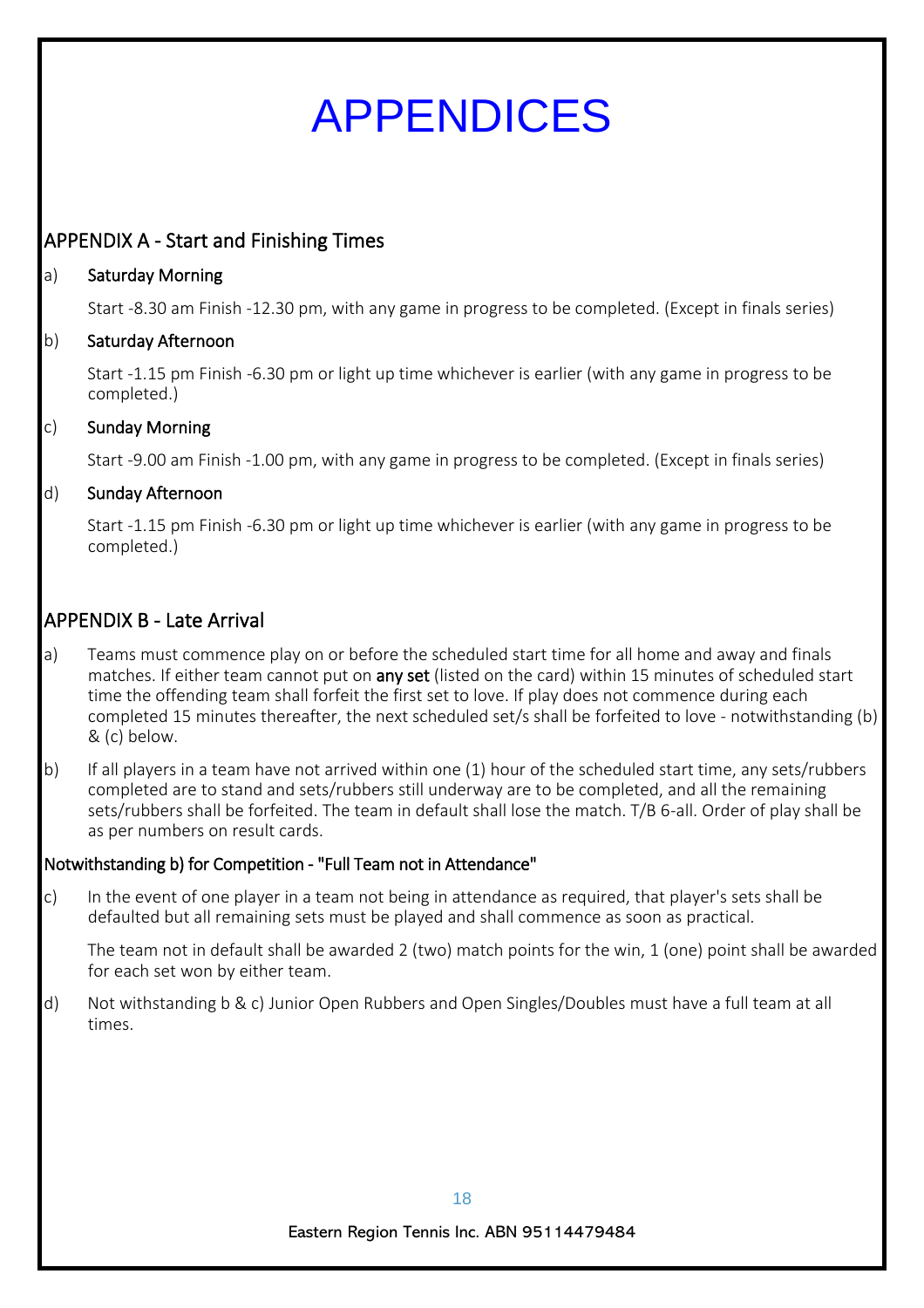### APPENDIX C - Types of Competition

### **SENIOR**

### a) Senior Open Doubles Sets - Saturday afternoon - Summer & Winter

Four person, (any combination of men and/or ladies) will play six, 8 game tie-break sets T/B 8-all.

### b) Open Singles/Doubles - Sunday Afternoon

Two person, (any combination of men and/or ladies) will play three rubbers - one singles each and one doubles, all best of three, 6 game tie-break sets TB at 6 all.

### c) Singles/Doubles - Saturday afternoon

Four person team (any combination of men and/or ladies) to play four singles - best of two sets, if one set all then match tie-break to determine the match. Two six game T/B doubles sets (T/B at 6 all).

(Note: Match tie-break is to 10 points or more as required to win by a two point margin.)

### JUNIOR

### d) Junior boys - Singles/Doubles - Saturday - Summer & Winter.

Four boys will play eight sets, one singles and two doubles each all 6 game tie-break sets T/B 6 all. However, at the discretion of the Competition Committee/Executive some lower sections of the Junior Boys Singles/Doubles will play eight sets, one singles and two doubles each all first to 6 games with sudden death point at deuce (sudden death point to be served to the forehand court). Order of play shall be as per the numbers on result cards.

### e) Junior girls - Singles/Doubles - Saturday/Sunday - Summer & Winter.

Three girls will play six sets, one singles and two doubles each all 6 game tie-break sets T/B 6 all. However, at the discretion of the Competition Committee/Executive some lower sections of the Junior Girls Singles/Doubles will play six sets, one singles and two doubles each all first to 6 games with sudden death point at deuce (sudden death point to be served to the forehand court). Order of play shall be as per the numbers on result cards.

### f) Junior boys/girls - Doubles only - Saturday only - Summer & Winter**.**

Junior boys or girls Doubles competition, including any delayed finals, is open to players 14 years of age and under as at midnight on the date of the scheduled grand final for that season. Four players, Boys (4 boys) or Girls (4 girls) will play six sets all first to 6 games with sudden death point at deuce (sudden death point to be served to the forehand court). Order of play shall be as per the numbers on result cards.

### g) Junior Open Singles/Doubles - Saturday/Sunday – Summer & Winter.

Four players (any combination of boys and or girls) will play eight sets, each player playing one singles and two doubles each all six-game tie-break sets T/B 6-all. Order of play shall be as per numbers on the result card for the first six sets. Second last doubles – player 1 with either player 3 or 4. Last doubles – player 2 with remaining player from player 3 or 4.

### h) Junior Open Doubles – Saturday/Sunday -Summer & Winter.

The Junior Open Doubles competition, including any delayed finals, is open to players 14 years of age and under as at midnight on the date of the scheduled grand final for that season. Four players (any combination of boys and or girls) will play six doubles sets, all first to 6 games with sudden death point at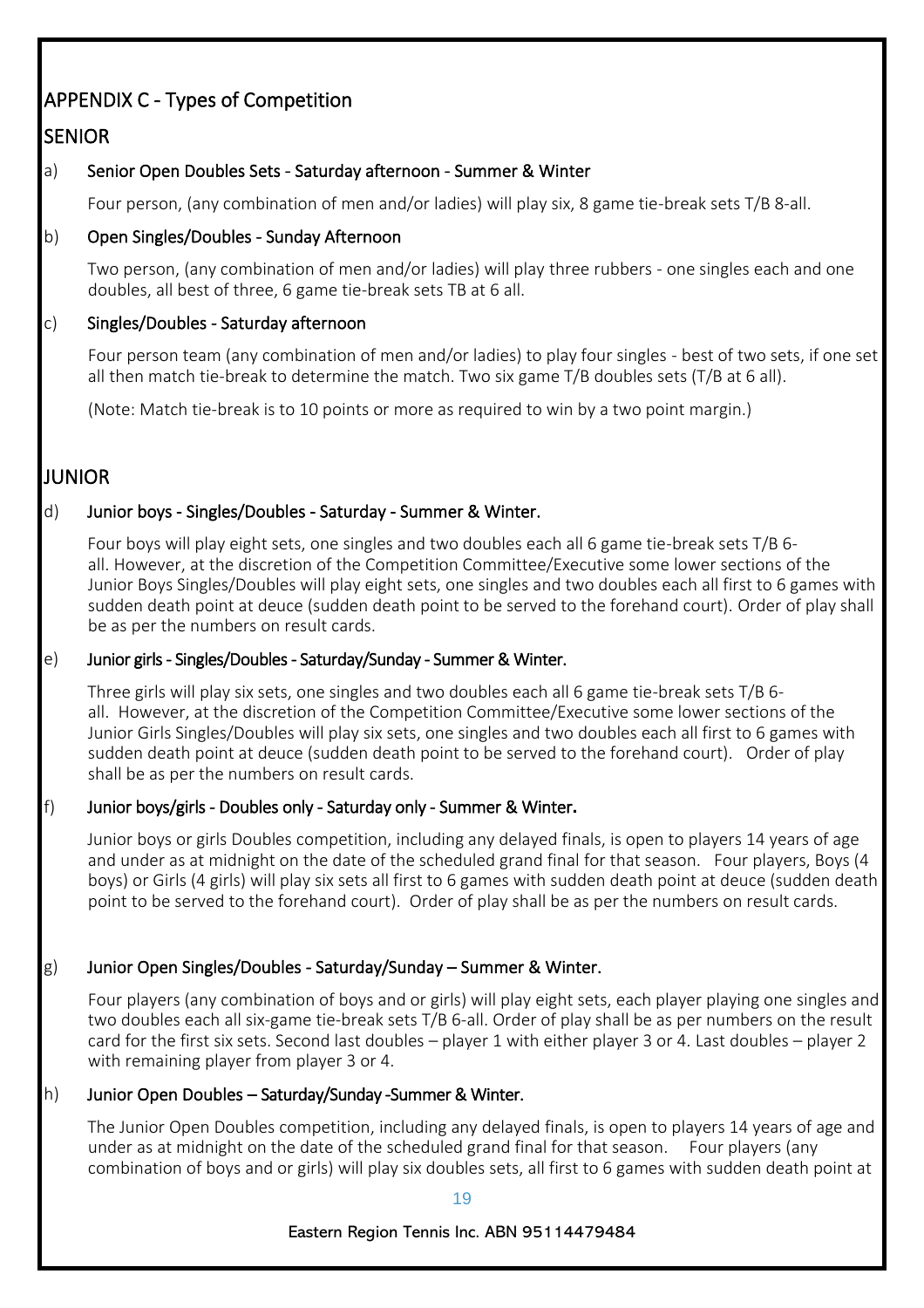deuce (sudden death point to be served to the forehand court). Order of play shall be as per the numbers on result card.

### i) **Junior Development Competition - Saturday/Sunday - Summer & Winter – Green Ball.**

The Junior Development Competition – Green Ball, including any delayed finals, is open to players 12 years of age and under as at midnight on the date of the scheduled grand final for that season. Three players (any combination of boys and or girls) will play three doubles sets, all sets 8 games only (no Tie Break). If the game goes to deuce, the next point wins. The point after deuce is served to the forehand side. The receiving side does not choose who is to receive the serve. 2 parent/ supervisors required until the juniors are confident (to help with scoring, where to stand etc). The remainder of the parents do not get involved and stay outside the court area. The player can serve from inside the service line to assist them if required. Order of play shall be as per numbers on the result card. The Junior Development Competition must use the modified green balls.

### j) Junior boys – Singles/Doubles - Sunday – Summer & Winter.

Three boys will play six sets, one singles and two doubles each all 6 game tie-break sets T/B 6 all. However, at the discretion of the Competition Committee/Executive some lower sections of the Junior Boys Singles/Doubles will play six sets, one singles and two doubles each all first to 6 games with sudden death point at deuce (sudden death point to be served to the forehand court). Order of play shall be as per the numbers on result cards.

### k) Junior Open Rubbers - Saturday/Sunday - Summer and Winter.

Two players (any combination of boys and girls) will play a 6 game doubles set with T/B at 6 all. Both players will then play a Singles Rubber - best of two 6 game tie-break sets with T/B at 6 all. If one set all a 10 point match tie-break will be played to decide the rubber.

### l) Junior Development Competition - Saturday/Sunday - Summer & Winter – Red Ball.

The Junior Development Competition – Red Ball, including any delayed finals, is open to players 8 years of age and under as at midnight on the date of the scheduled grand final for that season. Three players (any combination of boys and or girls) will play three doubles sets, all sets 6 games only (no Tie Break). If the game goes to deuce, the next point wins. The point after deuce is served to the forehand side. The receiving side does not choose who is to receive the serve. 2 parent/ supervisors required until the juniors are confident (to help with scoring, where to stand etc). The remainder of the parents do not get involved and stay outside the court area. The player can serve from inside the service line to assist them if required. Order of play shall be as per numbers on the result card. The Junior Development Competition must use the modified red balls. The court area to be used is within the service boxes.

### m) Junior Development Competition - Saturday/Sunday - Summer & Winter – Orange Ball.

The Junior Development Competition – Orange Ball, including any delayed finals, is open to players 10 years of age and under as at midnight on the date of the scheduled grand final for that season. Three players (any combination of boys and or girls) will play three doubles sets, all sets 6 games only (no Tie Break). If the game goes to deuce, the next point wins. The point after deuce is served to the forehand side. The receiving side does not choose who is to receive the serve. 2 parent/ supervisors required until the juniors are confident (to help with scoring, where to stand etc). The remainder of the parents do not get involved and stay outside the court area. The court area is ¾ size of a normal court. Plastic strips can be used to mark the line halfway between the service line and the base line. The player can serve from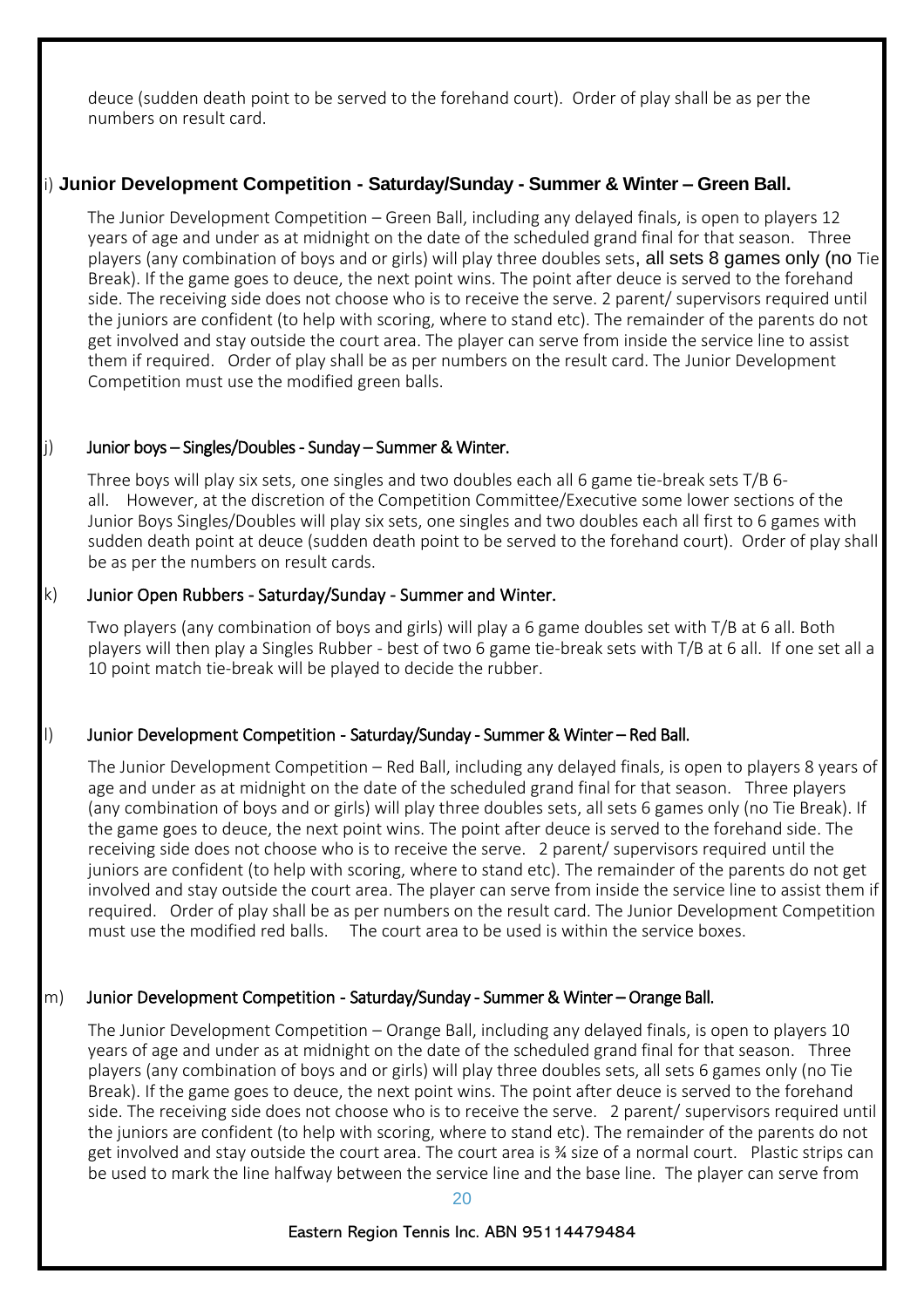inside the ¾ line to assist them if required. Order of play shall be as per numbers on the result card. The Junior Development Competition must use the modified orange balls. The tram lines are included in the court area.

### APPENDIX D - Scoring

### a) Sets Format: -

Match scores shall be determined on sets first, if sets are equal, then on games.

If all is still equal at the end, the match shall be a draw.

Two (2) points shall be awarded for a win.

One (1) point shall be awarded to each team for a drawn match, not a final. Points shall be shared equally for incomplete sets and matches.

One (1) point shall be awarded for each set won.

### b) Rubbers Format: -

Match scores shall be determined on rubbers first, if rubbers are equal, then on sets. If sets are equal, then on games. If all is still equal, then the match shall be a draw.

Two (2) points shall be awarded for a win.

One (1) point shall be awarded to each team for a drawn match, not a final. Points shall be shared equally for incomplete sets and matches.

One (1) point shall be awarded for each set won.

### c) Incomplete Matches and inclement weather: -see By-Law 13.

All completed rubbers, sets and games will be counted.

Remaining points shall be divided equally, unless one team is in a position to claim the match, in which case, match points shall be awarded to the winning team.

### d) Ladders

Positions on the ladder shall be determined by the points (as specified above.) In the event of points being equal, percentage of games won shall follow and if still equal, the percentage of sets won shall apply. If at the end of the season, all of the above are equal between teams eligible for final positions on the ladders, matches as advised by the appropriate record secretary shall be played to determine these positions.

### e) On-Line Results Entry

Results of home and away matches, excluding the last home-and-away match, must be entered on-line on the ERT website between 9.00 am Saturday and 12.00 noon Tuesday following the scheduled date of the match.

Results of the last home and away match and all finals matches must be entered on-line on the ERT website between 9.00 am Saturday and 12.00 noon Monday following the scheduled date of the match.

Late entry will incur a fine (see Appendix J(n)).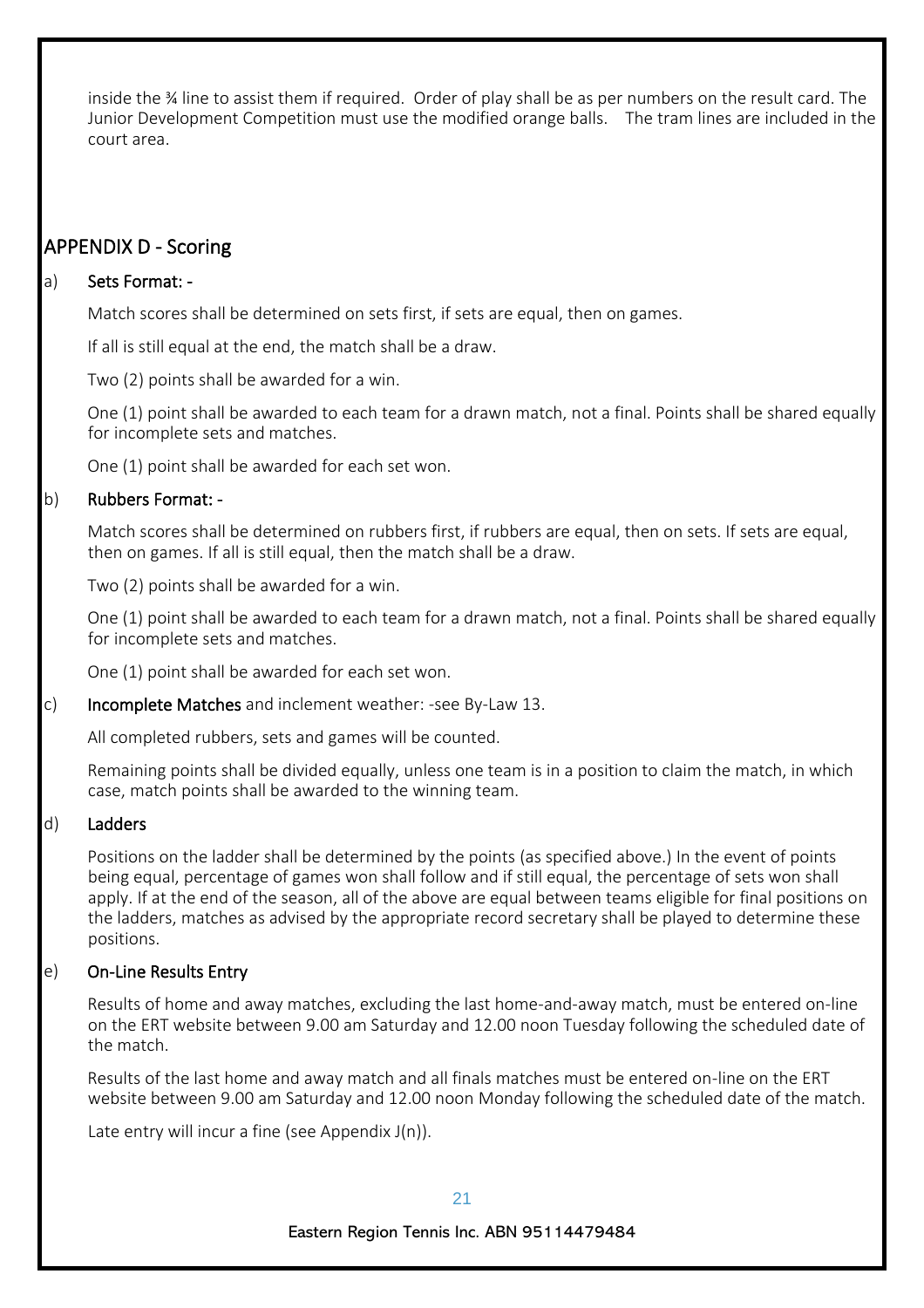### APPENDIX E - Forfeits/Withdrawals

- a) A team receiving a forfeit will be awarded maximum premiership points but no percentage.
- b) Upon approval for a club to withdraw a team from competition, deemed from when the club last fielded a complete team the following applies: -

1) Up to and including round five (5) in 6 team sections, up to and including round seven (7) in 8 team sections or round nine (9) in 10 team sections all matches shall be awarded a forfeit. Result of any matches already played to stand.

2) From the commencement of round 8 in 8 team sections or round 10 in 10 team sections all matches shall be a bye.

### APPENDIX F - Competition

The Executive will determine all aspects of competition play according to the number of teams entered, and geographical regions. Clubs will be advised, prior to commencement of each season on: -

- Gradings Format
- Draws Order of Play
- Finals

### APPENDIX G - Finals and Conduct of Finals

### 1. - Finals

- a) The Executive shall arrange finals matches, conditions of play and courts to be used.
- b) Courts at which finals matches are to be played, must be opened and available for play at least thirty (30) minutes prior to scheduled commencement of play. For Junior Saturday - 8am, Junior Sunday - 8.30am and Senior Saturday & Sunday - 12.45pm. This is a responsibility of the host club and failure to comply will incur a fine (see Appendix J (e)).
- c) In all finals matches both teams must be in attendance and a washout cannot be called over the telephone.
- d) In all finals matches, sets shall be played concurrently. Each team will submit a completed card nominating their team in order of play to the Supervisor/or opposition captain prior to play commencing (Refer By-Law 21i) including substitutions;
- i) In Juniors, Girls Triples, JDC and Sunday Boys Triples players can be substituted in the last doubles set only;
- ii) In all other Junior categories (except Open Rubbers), players can be substituted in the last 2 doubles sets only;
- iii) Junior Open Rubbers allows one (1) substitution in the doubles set.
- e) If the event of a finals match being washed out or if a heat out is declared before the match is completed, the home team keeps the balls, scorecard and a record of what stage the match is at including the game score and point score. E.g. 40 0, 3 games to 1. Also make a note of who is serving and where the players are standing on the court. The record secretary is to be notified regarding the status of the match.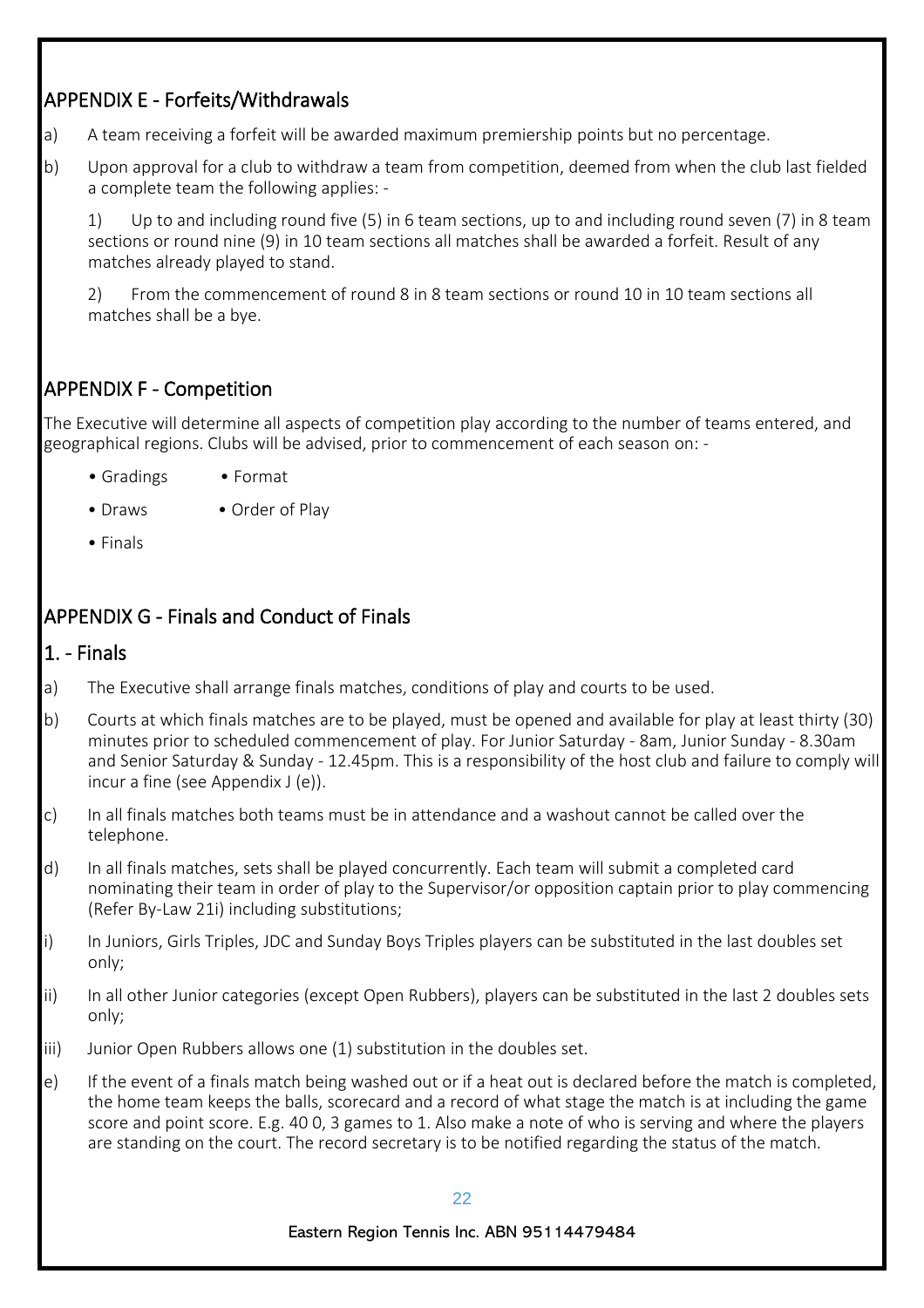- f) The Association Executive reserves the right to appoint neutral umpires in special circumstances or if requested to do so by a club secretary at least two (2) working days prior to the match.
- g) In the event of a drawn finals match for Juniors and Seniors (with the exception of the JDC), a ten point advantage tie-break will be played by the last doubles pair named on the scorecard.
- h) The first named club (host club) for the grand-final is responsible for collecting the pennants and trophies from the published collection point prior to the match, and ensuring that they are presented at the conclusion of the grand-final. Failure to do so could possibly remove the privilege of hosting future grand finals.
- For both the Senior Open Doubles Sets and the Singles/Doubles formats in Senior Finals, a team may use eligible registered team members in a direct substitution of up to two (2) players in the last two doubles set listed on the finals scorecard. For Open Singles/Doubles in Senior Finals, a team may use an eligible registered team member in a direct substitution of one (1) player in the last doubles set listed on the finals scorecard.

### 2. - Conduct of Finals

- a) Home team to supply the balls.
- b) Two courts are allocated for each final but more than 2 courts can be used if mutually agreed between the Home Venue's Convenor/Supervisor and the transporting parent from the visiting team for the Juniors and the 2 team captains for the Seniors.
- c) All finals matches must be played on the one surface.
- d) During the match it is the players who will sort out any issues. If a resolution cannot be reached, then the Home Venue Convenor/Supervisor will sort out the problem in consultation with the transporting parent from the visiting team for Juniors or the Home Venue's team captain will sort out the problem in consultation with the away team captain for the Seniors.
- e) No one is allowed inside the playing area unless they are playing a set. The only exception is a person duly authorised by the Home Venue's Convenor/Supervisor to assist team captain for the Seniors.
- f) There is no finishing time for finals. If the weather is inclement then you remain at the courts until you can continue to play or the courts become unplayable.
- g) Teams can complete the finals match at another time over the weekend that the final is being played or the final will be finished the following weekend. If it is a Semi Final that has to be finished the following weekend the Grand Final will be played a week later.

### APPENDIX H - Balls

Only balls approved by the Governing Body of Tennis in Victoria may be used. Details of tennis balls for all competitions are listed below:

### Approved Tennis Balls

### Slazenger & Willison – Introductory Balls Babolat

Starter – Green, Orange & Red Babolat Gold

Dunlop **Next** Extended Bunlop Robin Soderling Australian Open (4 can) Fort All Court Forte Elite Forte Elite Australian Open (3 can) Fort Clay Tour Black Official **Fort Elite** Championship

23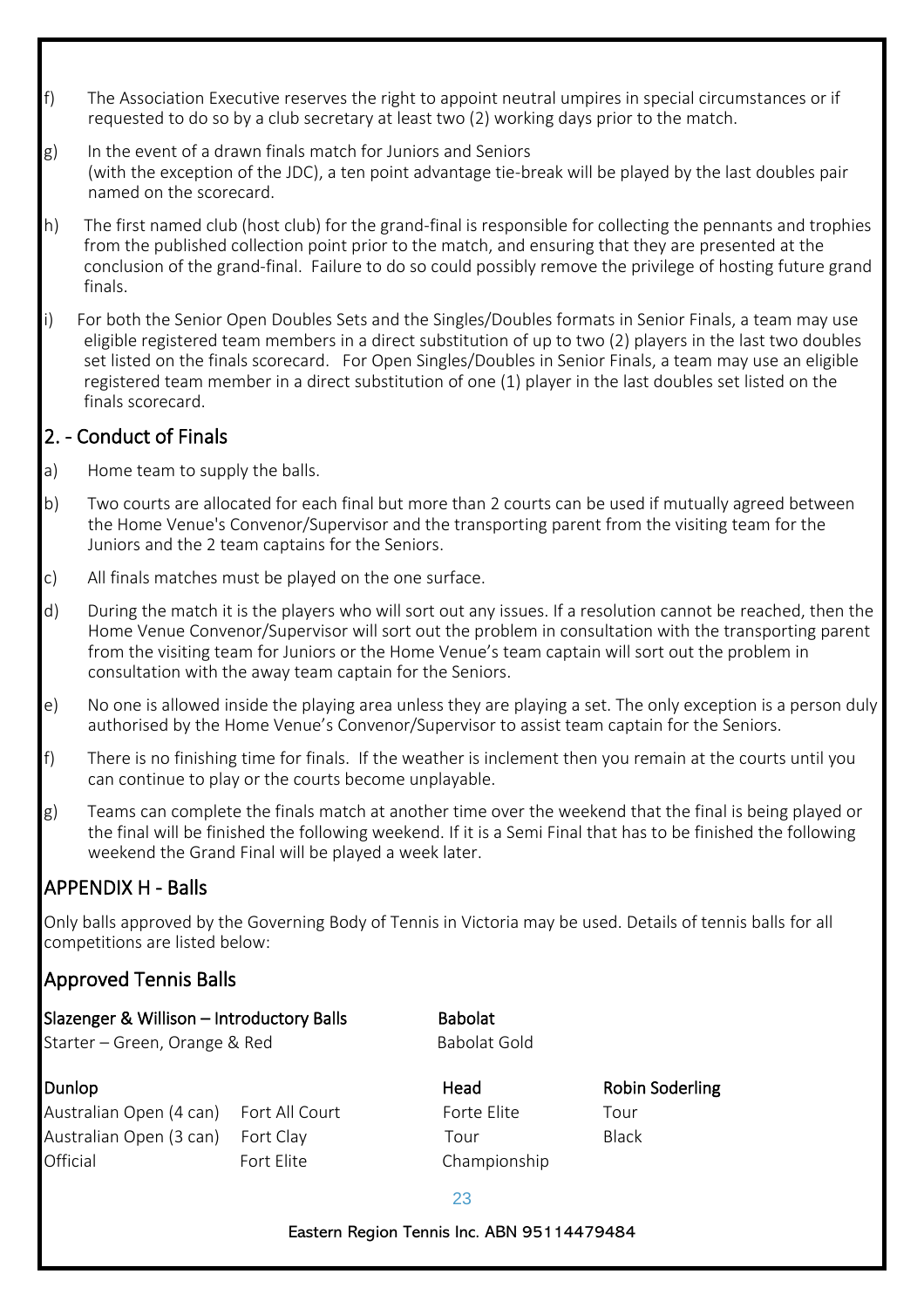Club All Court All Court Stage 3 (Red)

Championship AO2020 Tournament Stage 1 (Green) Stage 2 (Orange)

#### Slazenger Tretorn Tretorn Tretorn Teloon

Advantage Hard Court and Serie+ Serie+ Mid Advantage Grass Court **Pro Court** Pro Court Pound Tour Wimbledon

### Technifibre **Wilson**

X One Intermediate Court Court Court Court Court Court Court Court Court Court Court Court Court Court Court Court Court Court Court Court Court Court Court Court Court Court Court Court Court Court Court Court Court Court Court Court Court Tour Premier All Court Championship

### APPENDIX I - Fees, Fines and Penalties

*(There is no GST payable on fines.) Current 31/10/2021*

a) Late On-Line Entry

Seniors *\$20 per result* Juniors *\$20 per result*

*(Multiple late on-line results \$30)*

The penalty for not providing the late on-line entry scorecard information to the Record Secretaries within the defined period stated below is as follows:

Rounds 1 to 12 – The home team forfeit the match if the late on-line entry scorecard information is not provided to the Record Secretaries within 7 days of the on-line results entry cut off for that match.

Rounds 13,14 & 15 (where applicable), Semi Final and Grand Final – The home team forfeit the match if the late on-line entry scorecard information is not provided to the Record Secretaries by 5.00pm on the Tuesday following the match.

b) Forfeit: Note: loss of all match points also

|    | <b>Seniors</b>                       | \$20 per team        |
|----|--------------------------------------|----------------------|
|    | <b>Juniors</b>                       | \$20 per team        |
| c) | Deposit with protest                 | $$20.00$ per protest |
| d) | Deposit with appeal                  | $$20.00$ per appeal  |
| e) | Courts not open for finals on time   | \$20.00 per offence  |
|    | or noncompliance with Appendix H (j) |                      |